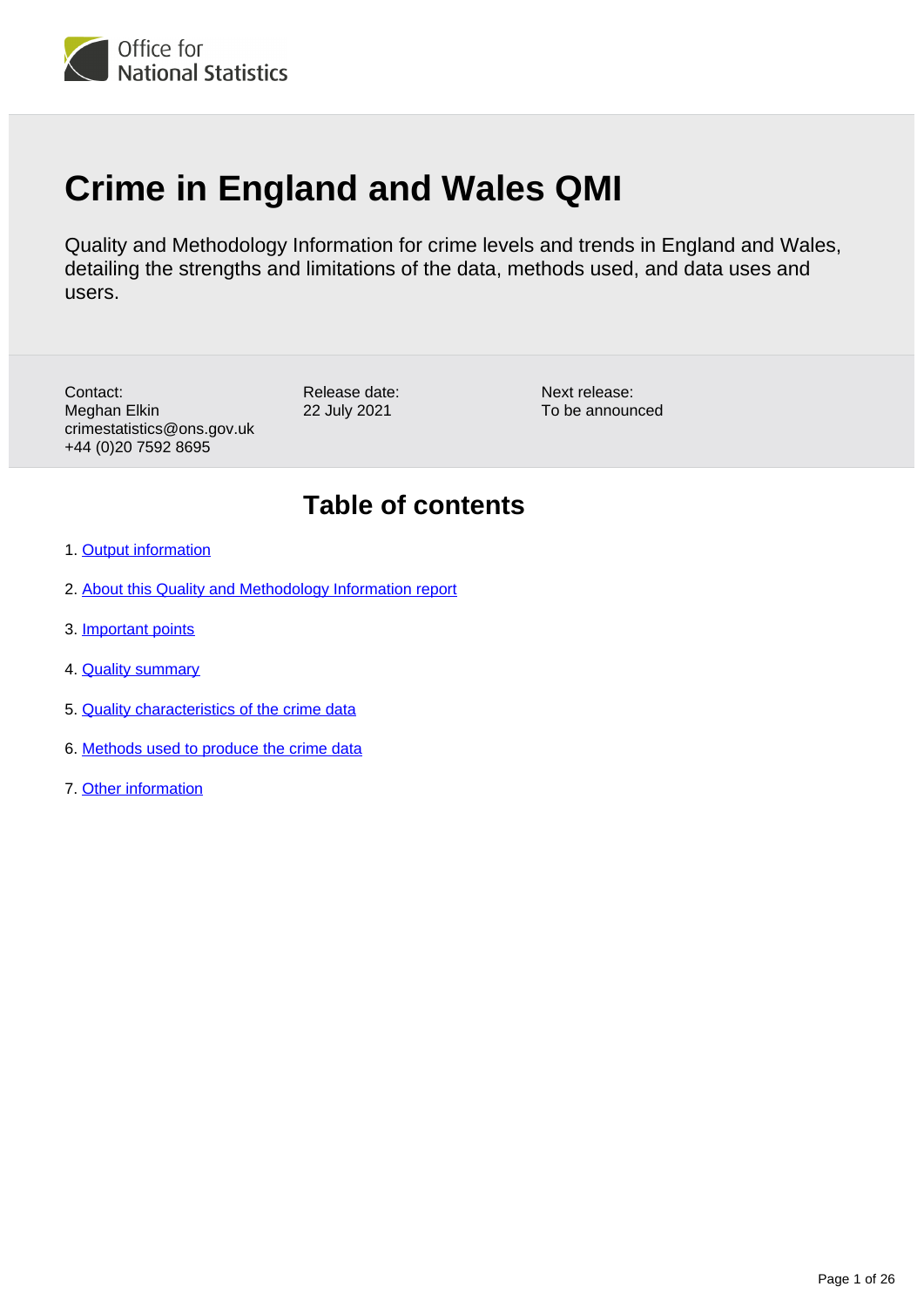# <span id="page-1-0"></span>**1 . Output information**

- National Statistic: no
- Frequency: quarterly
- How compiled: combination of survey data and administrative data
- Title of output: Crime in England and Wales, quarterly bulletin
- Geographic coverage: England and Wales
- Sample size: the Telephone-operated Crime Survey has a sample size of approximately 3,200 households per month; police recorded crime is a full count of notifiable crimes reported to and recorded by the police
- Last revised: 22 July 2021

# <span id="page-1-1"></span>**2 . About this Quality and Methodology Information report**

This quality and methodology report contains information on the quality characteristics of the data (including the five European Statistical System dimensions of quality) as well as the methods used to create it.

The information in this report will help you to:

- understand the strengths and limitations of the data
- learn about existing uses and user of the data
- reduce the risk of misusing data
- help you to decide suitable uses for the data
- understand the methods used to create the data

## <span id="page-1-2"></span>**3 . Important points**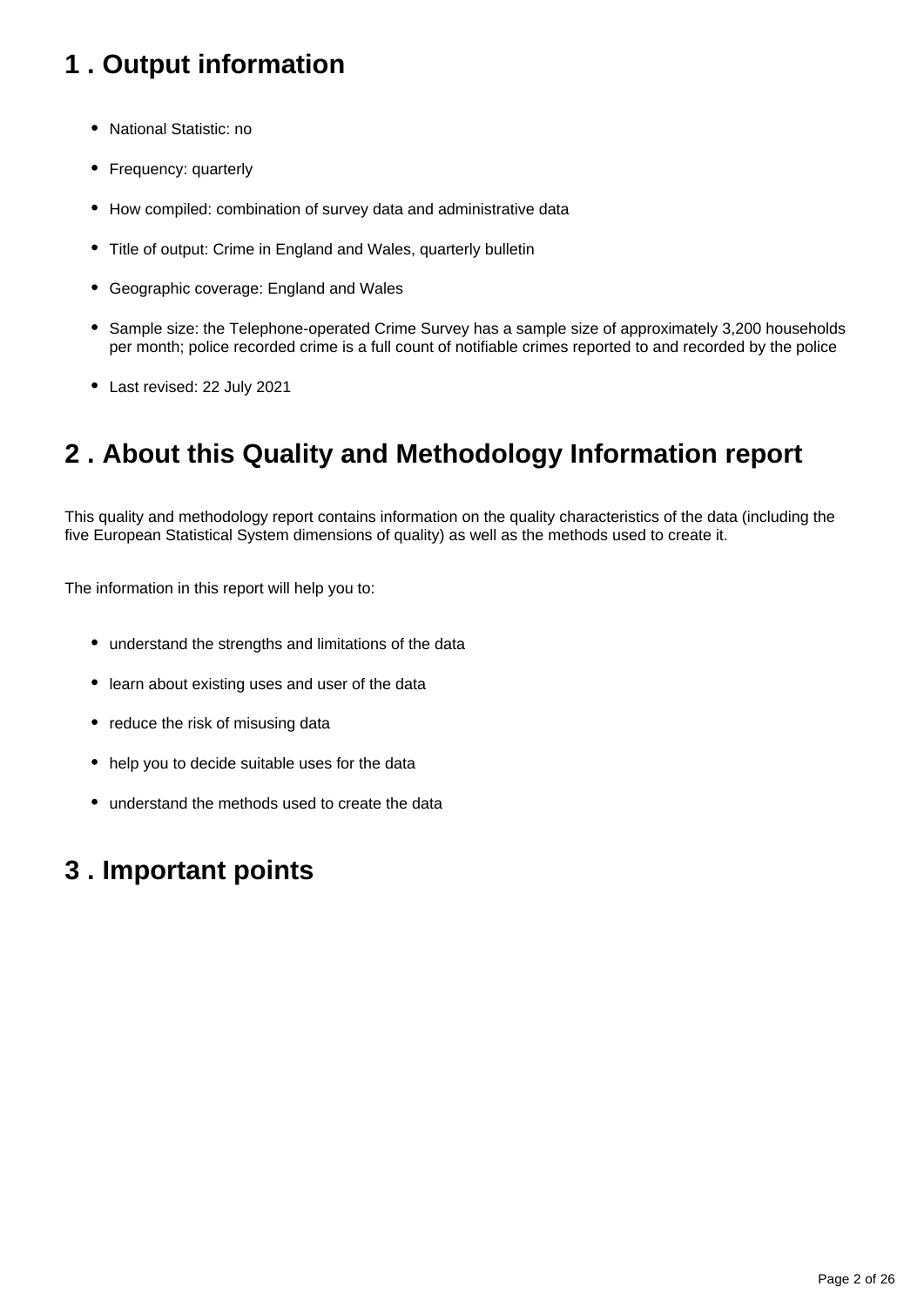- The Crime in England and Wales statistical bulletin provides detailed information on different types of crime on a quarterly basis using two main sources of crime data: Telephone-operated Crime Survey for England and Wales (TCSEW) and police recorded crime.
- The face-to-face Crime Survey for England and Wales (CSEW) was suspended on 17 March 2020 because of the coronavirus (COVID-19) pandemic. The TCSEW was specifically designed to allow us to continue measuring crime during this period. TCSEW data collection started on 20 May 2020. The survey continues to ask residents of households about their experiences of a range of crimes in the 12 months prior to the interview.
- The sample design for TCSEW differs from CSEW as it was formed from respondents who had previously participated in the face-to-face CSEW in the last two years and who had agreed to being re-contacted for research purposes.
- Participants who take part in TCSEW are asked to participate in future waves of the survey at approximately three-month intervals. The first interview asks about crimes in the previous 12 months, whilst subsequent interviews ask about crimes that occurred between interview dates. If a respondent's most recent interview does not cover the full 12-month reference period, previous interview information is bolted onto the most recent record to create a full 12-month reference period.
- The main aim of the TCSEW is to provide estimates for the types of crime and the population it covers; it does not cover crimes against businesses or those not resident in households, and also excludes homicide and crimes often termed as "victimless" (for example, possession of drugs).
- The TCSEW operation closely replicates that of the face-to-face CSEW, however, because of restrictions on interview length and sensitivities around the topic, the TCSEW contains a reduced number of questions.
- TCSEW statistics have been produced in a short timeframe in response to developing world events. The Office for Statistics Regulation (OSR), on behalf of the UK Statistics Authority, has reviewed them against [several important aspects of the Code of Practice for Statistics](https://osr.statisticsauthority.gov.uk/covid-19-changes-to-statistics/#osr-endorsements-of-new-statistical-outputs-during-covid-19-outbreak) and regards them as consistent with the Code's pillars of Trustworthiness, Quality and Value. The OSR supported the Office for National Statistics (ONS) decision to publish crime statistics based on data from the TCSEW as [Experimental Statistics.](https://osr.statisticsauthority.gov.uk/publication/experimental-statistics-official-statistics-in-development/)
- CSEW estimates continue to provide important information in relation to longer-term trends in crime from year ending December 1981 to year ending March 2020.
- TCSEW provides estimates of crime for the year ending March 2021 only. As the result of differences between the TCSEW and CSEW sample design and questionnaire, TCSEW estimates were compared with the year ending March 2019 only, with the use of newly created comparable datasets. TCSEW estimates cannot be compared with the year ending March 2020 CSEW estimates due to overlapping reporting periods for some respondents.
- Police recorded crime figures are supplied to us via the Home Office, from the 43 territorial police forces of England and Wales, plus the British Transport Police.
- The coverage of police recorded crime figures is defined by the [Notifiable Offence List](https://data.gov.uk/dataset/695f6775-3e51-4dd4-911a-19575638384c/home-office-counting-rules-for-recorded-crime); they do not include "non-notifiable" offences, such as anti-social behaviour and parking offences.
- Because of concerns over the quality and consistency of crime recording practice, police recorded crime data were assessed against the [Code of Practice for Statistics](https://code.statisticsauthority.gov.uk/) and found not to meet the required standard for designation as [National Statistics](https://uksa.statisticsauthority.gov.uk/about-the-authority/uk-statistical-system/types-of-official-statistics/)<sup>1</sup>; however, the National Statistics status of statistics about unlawful deaths based on the Homicide Index<sup>2</sup> was restored in December 2016.
- For offences that are well recorded by the police, police figures provide a useful supplement to the TCSEW and CSEW estimates and provide insight into areas that the survey does not cover well, such as some of the more harmful crimes that occur in relatively low volumes.

### **Notes for: Important points**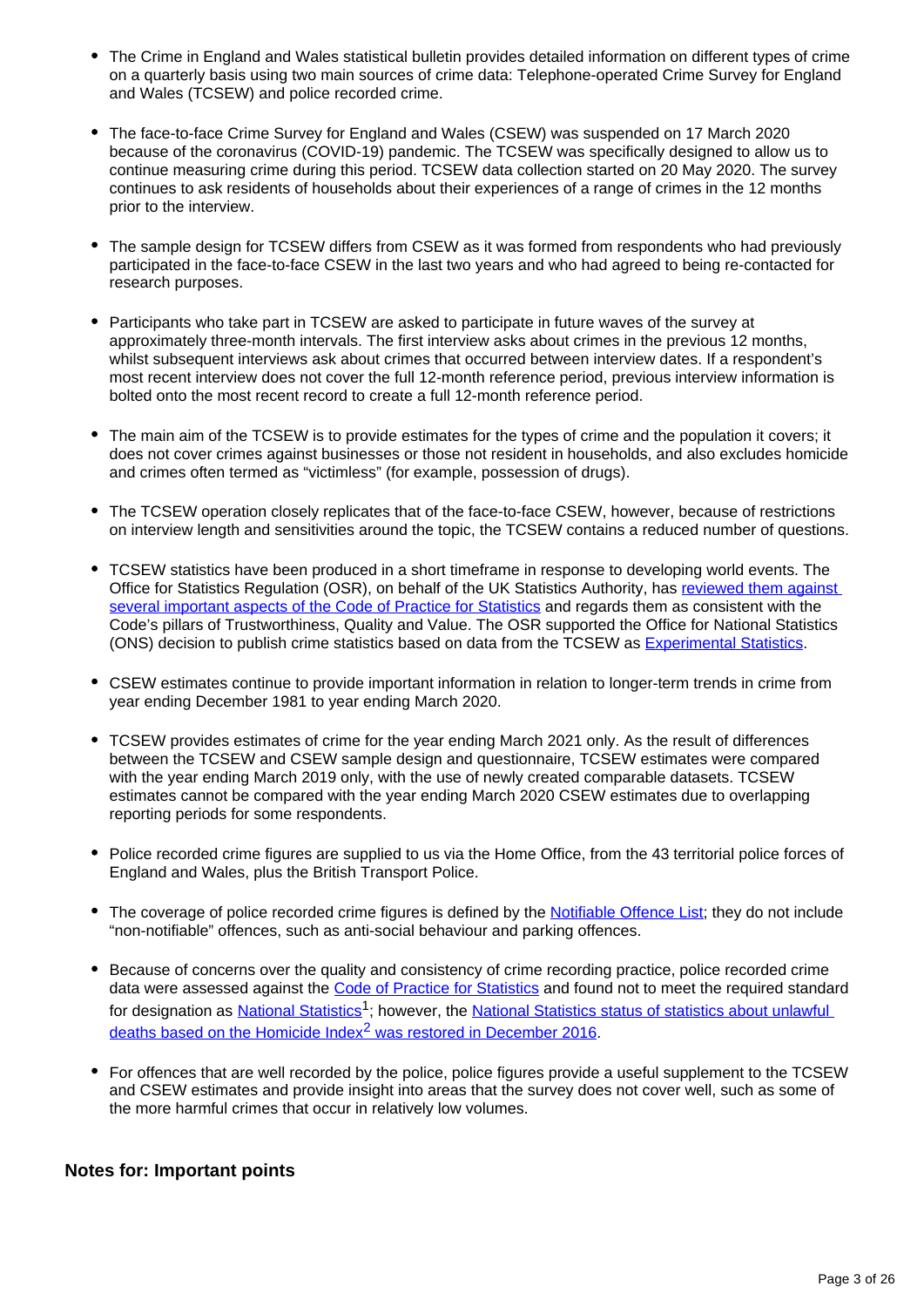- 1. The full assessment report can be found on the [UK Statistics Authority](https://www.statisticsauthority.gov.uk/) website. Data from the Telephoneoperated Crime Survey for England and Wales (TCSEW) have been badged as Experimental Statistics, a decision supported by the [UK Statistics Authority](https://osr.statisticsauthority.gov.uk/correspondence/ed-humpherson-to-iain-bell-telephone-operated-crime-survey-for-england-and-wales/).
- 2. Police forces supply a more detailed statistical return for each homicide (murders, manslaughters and infanticides) recorded in their force area to the Home Office than the main police recorded crime series. These returns are used to populate the Home Office database called the Homicide Index.

# <span id="page-3-0"></span>**4 . Quality summary**

### **Overview**

Crime in England and Wales has two main data sources:

- Crime survey data: Telephone-operated Crime Survey for England and Wales (TCSEW) and Crime Survey [for England and Wales \(CSEW\)](https://www.crimesurvey.co.uk/en/HomeReadMore.html)
- [Police recorded crime](https://www.gov.uk/government/statistics/police-recorded-crime-open-data-tables)

Together they provide a more comprehensive picture than could be obtained from either series alone. However, neither the survey data nor police recorded crime provide complete counts of crime, and there are exclusions from both series. The bulletin also uses a range of supplementary sources to provide a more complete picture of crime, such as:

- fraud statistics from Action Fraud and the National Fraud Intelligence Bureau (NFIB)
- anti-social behaviour incidents recorded by the police
- recorded non-notifiable offences (such as motoring offences, or prosecutions by TV licensing)

### **Uses and users**

We publish statistics on crime levels and trends in England and Wales on a quarterly basis. There is significant interest in crime statistics from a range of users. These include elected national and local representatives (such as MPs, Police and Crime Commissioners and local councillors), Home Office and other government agencies, police forces, those delivering support or services to victims of crime, lobby groups, journalists, academic researchers, teachers and students, as well as the general public.

For example, crime statistics produced from survey data are used for a variety of purposes, including the development and monitoring of crime and justice policy; public safety campaigns; raising awareness of particular forms of crime; and academic research. They also help to ensure that information on trends in different crime types in England and Wales are available to help inform the choices and decisions of the general public. Further breakdowns, such as offence type and victim characteristics, allow a greater depth of understanding about crime.

### **Main user groups and uses of crime statistics data**

The classes of use are those identified by the UK Statistics Authority in their monitoring brief. The Use Made of [Official Statistics.](https://uksa.statisticsauthority.gov.uk/publication/the-use-made-of-official-statistics/) The description provides more detail on how crime statistics fit that class of use.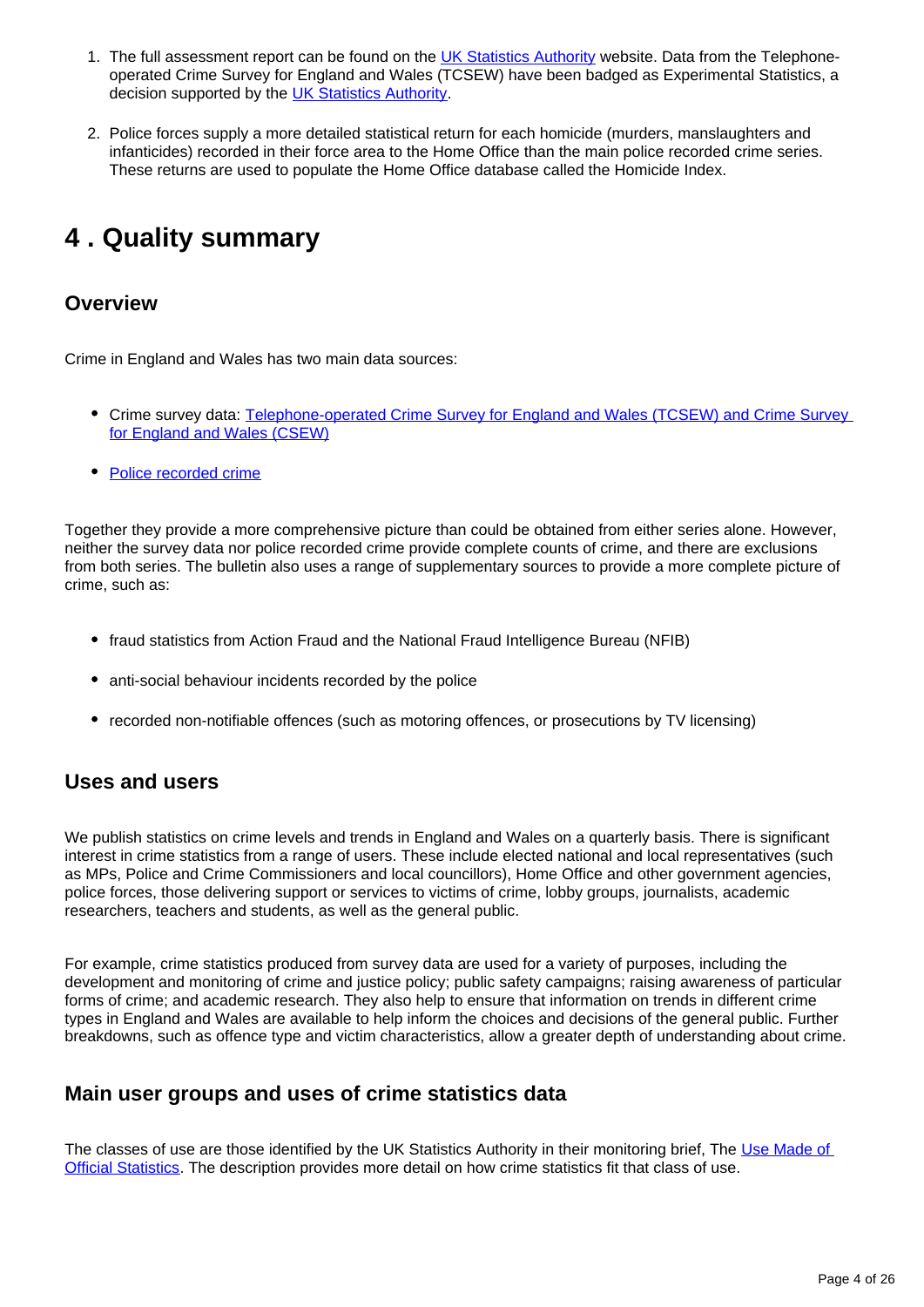### **Class**

Informing the general public's choices.

### **Description**

Level of crime in England and Wales:

The measures published provide insight into the overall levels and trends of crime, as well as the number of crimes recorded by the police, in England and Wales. Further breakdowns, such as by offence, region, and characteristics of victims, allow a greater depth of understanding about crime.

Level of crime recorded by the police and other agencies:

The number of crimes recorded by the police is another important measure of crime. This information can help the public in holding elected representatives to account and in making choices about who they will vote for.

#### Keeping safe:

Survey data can also help to inform the public about lifestyle choices, such as what items are likely to be most vulnerable to theft.

### **Class**

Decision making about policies, programmes and projects.

#### **Description**

#### Policy-making:

Crime statistics are important in informing government policy making – for example, the number and location of police and identifying and tackling new and emerging crime problems.

#### Policy monitoring:

Crime statistics allow the effectiveness of implemented policies relating to crime to be monitored and measured over a period of time, and for the monitoring of other relevant measures, such as public confidence in the police and other agencies and public response to new policies, like the uptake of online crime maps, or use of the nonemergency number.

#### **Class**

Resource allocation.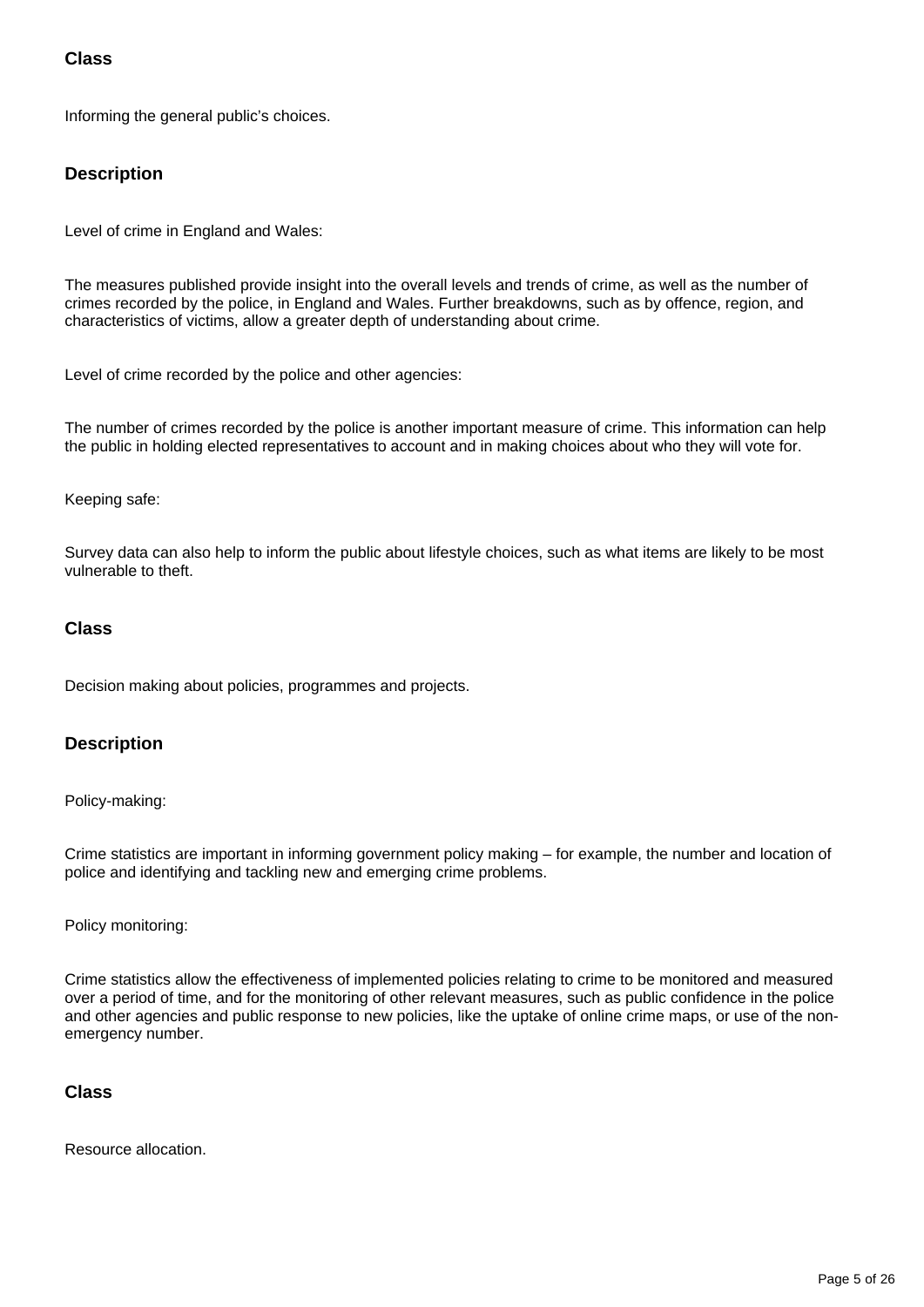### **Description**

Public sector:

Crime statistics are used to help determine the allocation of government resources to several organisations. For example, police forces might get more or less funding based on the number of crimes reported in respective police force areas and grants are given to charities based on crime statistics, such as victim support groups, and also to local governments to address deprivation.

#### **Class**

Informing private sector commercial choices.

#### **Description**

Information about local areas:

Crime levels at a subnational level can help commercial businesses to make important decisions. Examples include crime prevention companies looking to sell products like burglar alarms, and insurance companies setting premiums.

### **Class**

Informing public marketing campaigns.

#### **Description**

Uptake of new police campaigns:

Crime statistics are used to measure the awareness and uptake of police campaigns, such as the introduction of the 101 non-emergency number, use of online crime maps, and participation at Neighbourhood Watch and beat meetings.

Safety and awareness campaigns:

Crime statistics are used to support campaigns that aim to raise awareness of important issues, for example, sexual assault or domestic violence. They can also be targeted towards crimes that affect children, for example, how internet and mobile phone security can be used.

#### **Class**

Supporting third sector activity.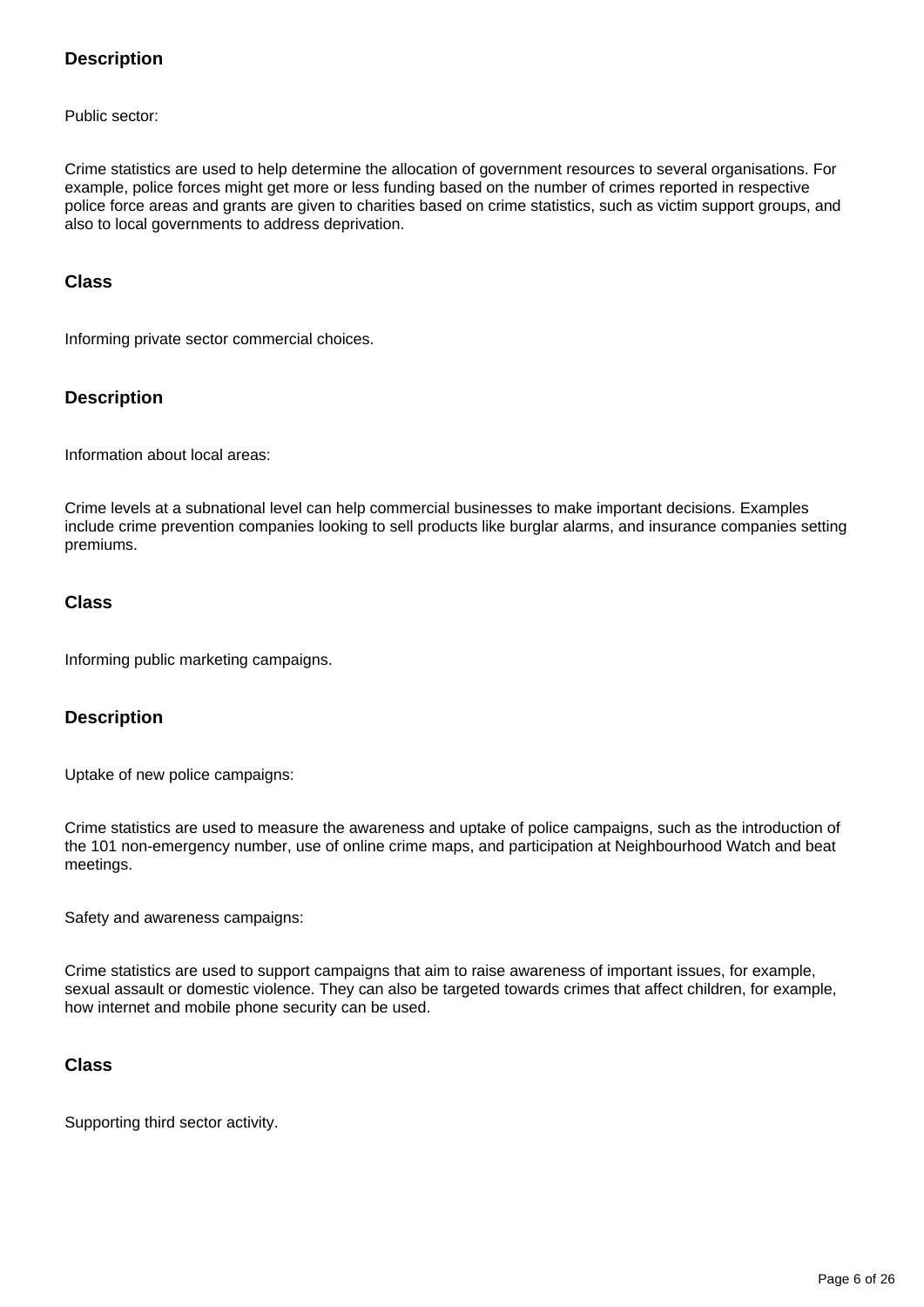### **Description**

Lobbying:

A range of lobby groups use crime statistics to help raise awareness of issues, such as variations in victimisation by socio-demographic characteristics such as age, sex, or ethnicity.

Funding applications:

Organisations can use crime statistics to bid for funding for projects that aim to raise awareness of crime problems or help tackle particular forms of crime. Examples of this include Sandwell Women's Aid, which aims to raise awareness and combat domestic violence.

#### **Class**

Facilitating academic research.

### **Description**

Crime is a regular topic for academic research. Both the CSEW and police recorded crime are core sets of data on the levels and trends of crime in England and Wales. The annual CSEW dataset is also available as microdata as part of the UK Data Service. As a result, these data are widely used by academics studying topics in these areas.

We are currently in the process of supplying the UK Data Service with updated datasets containing the new crime category variables based on the 98th percentile caps. They will also contain crime category variables with the removal of the caps altogether for specialist users to access to conduct their own analyses. The UK Data Service has so far been supplied updated datasets for year ending March 2013 to year ending March 2019. We intend to supply further CSEW reprocessed datasets and a TCSEW dataset in 2021.

### **Crime publications**

Our recent publication, [Coronavirus and crime in England and Wales: August 2020,](https://www.ons.gov.uk/peoplepopulationandcommunity/crimeandjustice/bulletins/coronavirusandcrimeinenglandandwales/august2020) was the first release to make use of TCSEW (and police recorded) data.

Our other recent publications that make use of the face-to-face CSEW (and police recorded) data include: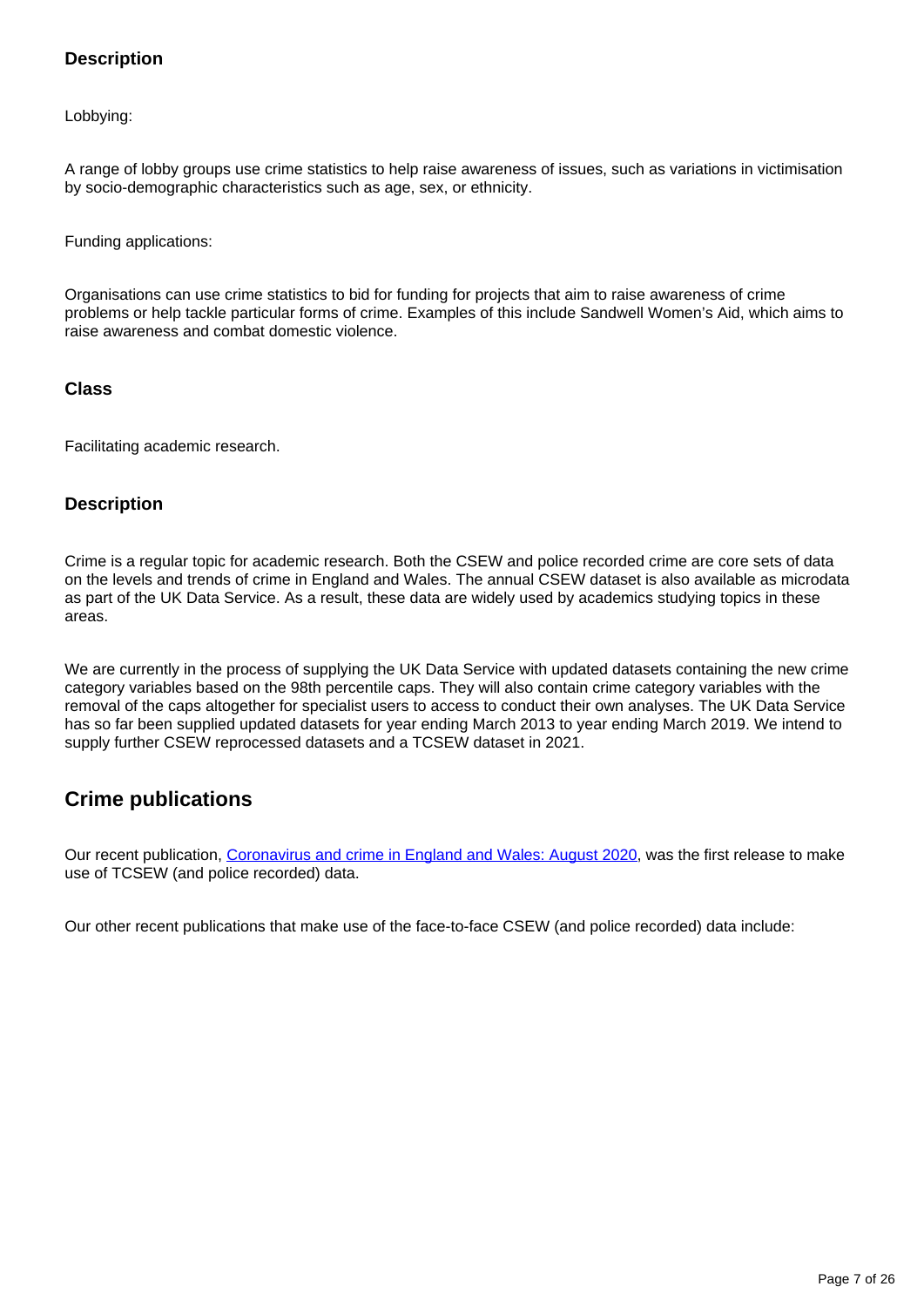- [Quarterly bulletins](https://www.ons.gov.uk/peoplepopulationandcommunity/crimeandjustice/bulletins/crimeinenglandandwales/previousReleases) for Crime in England and Wales published in January, April, July and October
- [Domestic abuse in England and Wales, year ending March 2020](https://www.ons.gov.uk/peoplepopulationandcommunity/crimeandjustice/bulletins/domesticabuseinenglandandwalesoverview/november2020)
- [Child abuse in England and Wales: March 2020](https://www.ons.gov.uk/peoplepopulationandcommunity/crimeandjustice/bulletins/childabuseinenglandandwales/march2020)
- [Nature of fraud and computer misuse in England and Wales; year ending March 2019](https://www.ons.gov.uk/peoplepopulationandcommunity/crimeandjustice/articles/natureoffraudandcomputermisuseinenglandandwales/yearendingmarch2019)
- [Modern slavery in the UK: March 2020](https://www.ons.gov.uk/peoplepopulationandcommunity/crimeandjustice/articles/modernslaveryintheuk/march2020)
- a series of articles focusing on violence in England and Wales: [The nature of violent crime](https://www.ons.gov.uk/peoplepopulationandcommunity/crimeandjustice/articles/thenatureofviolentcrimeinenglandandwales/yearendingmarch2018), [Homicide](https://www.ons.gov.uk/peoplepopulationandcommunity/crimeandjustice/articles/homicideinenglandandwales/yearendingmarch2019), [Domestic abuse: findings from the Crime Survey for England and Wales](https://www.ons.gov.uk/peoplepopulationandcommunity/crimeandjustice/articles/domesticabusefindingsfromthecrimesurveyforenglandandwales/yearendingmarch2018) and [Sexual offending](https://www.ons.gov.uk/peoplepopulationandcommunity/crimeandjustice/articles/sexualoffendingvictimisationandthepaththroughthecriminaljusticesystem/2018-12-13); these articles have replaced the Focus on violent crime and sexual offences compendium
- a series of tables focusing on the nature of property crime in England and Wales: [Criminal Damage](https://www.ons.gov.uk/peoplepopulationandcommunity/crimeandjustice/datasets/natureofcrimecriminaldamage), [Robbery,](https://www.ons.gov.uk/peoplepopulationandcommunity/crimeandjustice/datasets/natureofcrimerobbery) [Burglary](https://www.ons.gov.uk/peoplepopulationandcommunity/crimeandjustice/datasets/natureofcrimeburglary), [Bicycle theft](https://www.ons.gov.uk/peoplepopulationandcommunity/crimeandjustice/datasets/natureofcrimebicycletheft), [Other household theft](https://www.ons.gov.uk/peoplepopulationandcommunity/crimeandjustice/datasets/natureofcrimeotherhouseholdtheft), [Personal and other theft](https://www.ons.gov.uk/peoplepopulationandcommunity/crimeandjustice/datasets/natureofcrimepersonalandothertheft) and [Vehicle related theft](https://www.ons.gov.uk/peoplepopulationandcommunity/crimeandjustice/datasets/natureofcrimevehiclerelatedtheft); these have replaced the Focus on property crime compendium

In addition to the range of outputs using data from the CSEW, there are also publications outlining the quality and methodology of the survey. You can find out more about methodology and information reports for crime statistics in England and Wales on our *crime statistics methodology page*.

### **Assessment of user needs and perceptions**

Any proposals for the future dissemination of crime statistics are made with input from those that read and use crime statistics outputs. Users are invited to share their views on the proposals with us using the consultation feedback form, and comments will help to shape the final proposals.

One example of this was a consultation to review the methodology for addressing high-frequency repeat [victimisation](https://www.ons.gov.uk/aboutus/whatwedo/statistics/consultationsandsurveys/allconsultationsandsurveys/reviewofmethodologyforaddressinghighfrequencyrepeatvictimisationincrimesurveyforenglandandwalesestimates) in 2016.

In January 2021 we launched a [consultation](https://consultations.ons.gov.uk/external-affairs/child-abuse-survey-consultation/) inviting feedback to inform a feasibility study exploring whether a new survey to measure the current prevalence of child abuse in the UK could be successful.

### **Strengths and limitations**

### **Telephone-operated Crime Survey for England and Wales**

The Telephone-operated Crime Survey for England and Wales (TCSEW) is only able to explore crime trends from June 2019 onwards as data collection began on 20 May 2020. The CSEW is our most reliable indicator for long-term trends, particularly for the more common types of crime experienced by the general population, as it is unaffected by changes in reporting rates or police activity, and it includes unreported crimes. We have kept the structure of the TCSEW questionnaire as similar as possible to the face-to-face CSEW questionnaire.

Similar to the CSEW, the TCSEW is subject to sampling error as it is based on a sample not a census, and also non-sampling error such as issues with respondents recalling past events.

Changes to the sample design may introduce additional bias to crime estimates through differences in respondent' s agreement to be re-contacted and non-response. For example, demographic characteristics and victimisation profiles may differ between those CSEW respondents who agreed to be re-contacted and those who did not. Although further measures have been implemented to take account of additional bias that has been introduced into the sample design, it is likely these changes will result in more uncertainty in our crime estimates. The extent to which this has affected survey estimates is explored under Accuracy and reliability in Section 5.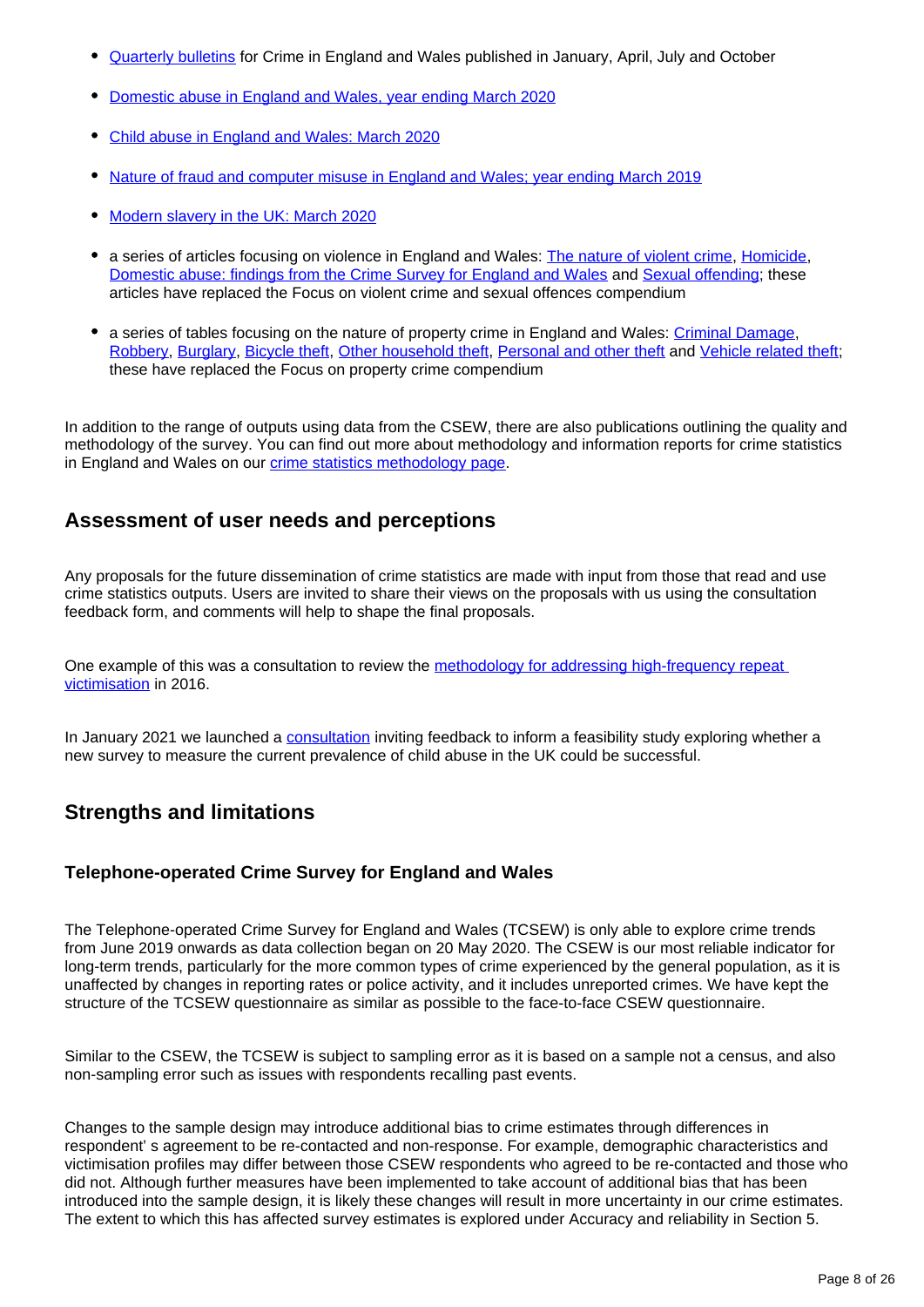The CSEW uses the individual or household as the base from which estimates are derived. For the TCSEW, due to changes in the sample design, with respondents re-interviewed at 3-monthly intervals, it is no longer possible to derive estimates using these bases. Instead, the base and the unit of the analysis for the TCSEW is the interviews conducted. A respondent who has been re-interviewed will therefore be included in the base more than once.

TCSEW estimates are not directly comparable with those previously published from the face-to-face CSEW. Changes reported between estimates from the year ending March 2019 CSEW and the TCSEW estimates can be made on a comparable subset of data with the following changes:

- the population of study is restricted to these aged 18 years and over
- overlapping data periods must not be used for the main estimates of crime
- incidents derived from the threat and harassment screener question must be removed from both the current and comparator years for the main estimates of crime

The TCSEW does not cover crimes against businesses or those not resident in households (for example, people living in institutions or short-term visitors), and also excludes homicide and crimes often termed as "victimless" (for example, possession of drugs).

As the TCSEW sample size is relatively small in terms of very low volume crimes, estimates of less frequentlyoccurring crime types can be subject to substantial variability (or "noise") making it difficult to detect short-term trends. As the TCSEW sample is lower than that for the face-to-face CSEW more crime types are subject to substantial variability. As we collect more data and sample sizes increase, variability for annual crime estimates will decrease.

The Office for Statistics Regulation (OSR), on behalf of the UK Statistics Authority, has [reviewed TCSEW](https://osr.statisticsauthority.gov.uk/covid-19-changes-to-statistics/#osr-endorsements-of-new-statistical-outputs-during-covid-19-outbreak)  [statistics against several important aspects of the Code of Practice for Statistics](https://osr.statisticsauthority.gov.uk/covid-19-changes-to-statistics/#osr-endorsements-of-new-statistical-outputs-during-covid-19-outbreak) and regards them as consistent with the Code's pillars of Trustworthiness, Quality and Value. Given the changes to survey methodology, the OSR supported the Office for National Statistics (ONS) decision to publish crime statistics based on data from the TCSEW as [Experimental Statistics.](https://osr.statisticsauthority.gov.uk/publication/experimental-statistics-official-statistics-in-development/)

### **Main differences between the CSEW and the TCSEW**

Mode:

- CSEW: face-to-face interviewing, with computer-assisted personal interviewing (CAPI) self-completion section.
- TCSEW: telephone interviewing.

Sample design:

- CSEW: uses the small users' Postcode Address File (PAF) to randomly select a household; a sole adult is selected at random from the household for interview.
- TCSEW: a repeat-interviewing design, with sample formed from respondents who had previously participated in the face-to-face CSEW in the last two years and who had agreed to being re-contacted for research purposes.

Sample coverage: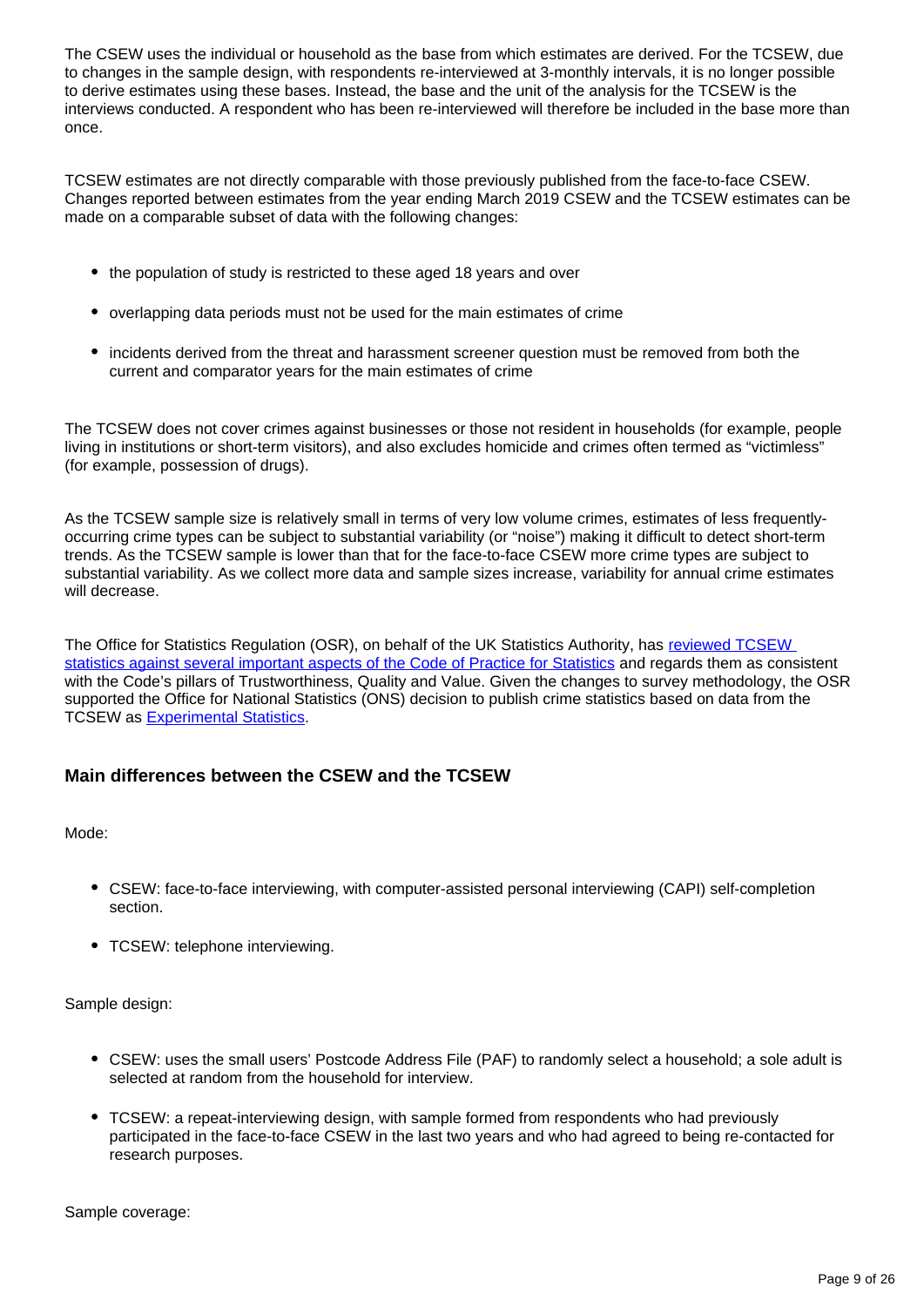- CSEW: adults aged 16 years and older and 10- to 15-year olds.
- TCSEW: adults aged 18 years and older.

#### Sample size:

- CSEW: around 35,000 households, per year.
- TCSEW: around 37,000 interviews by March 2021.

#### Questionnaire coverage:

- CSEW: Demographics, Victimisation, Perceptions, Crime prevention and self-completion modules (which contain questions on sensitive topics, such as sexual assault, partner abuse, abuse during childhood, and domestic abuse).
- TCSEW: Demographics, Victimisation, COVID-19 perception module.

### **Police recorded crime**

- For crimes that are well-reported and accurately recorded, police recorded crime can provide a good picture of the volume of this crime type.
- Police recorded crime data also provide an insight into the demands being made on the police, and on where policing effort is being spent.
- However, for many types of crime, police recorded crime statistics do not provide a reliable measure of levels or trends in crime; they only cover crimes that come to the attention of, and are recorded by, the police and can be affected by changes in policing activity and recording practice and by willingness of victims to report.
- Because of concerns over the quality and consistency of crime recording practice, police recorded crime data were assessed against the Code of Practice for Statistics and found not to meet the required standard for designation as National Statistics $^{\mathsf{1}}$ .
- The National Statistics status of statistics about unlawful deaths based on the Homicide Index<sup>2</sup> was restored in December 2016.

### **Recent improvements**

Information on recent improvements to the design, coverage and presentation of crime statistics can be found in [Improving crime statistics for England and Wales.](https://www.ons.gov.uk/peoplepopulationandcommunity/crimeandjustice/methodologies/improvingcrimestatisticsforenglandandwalesprogressupdate)

### **Notes for: Quality summary**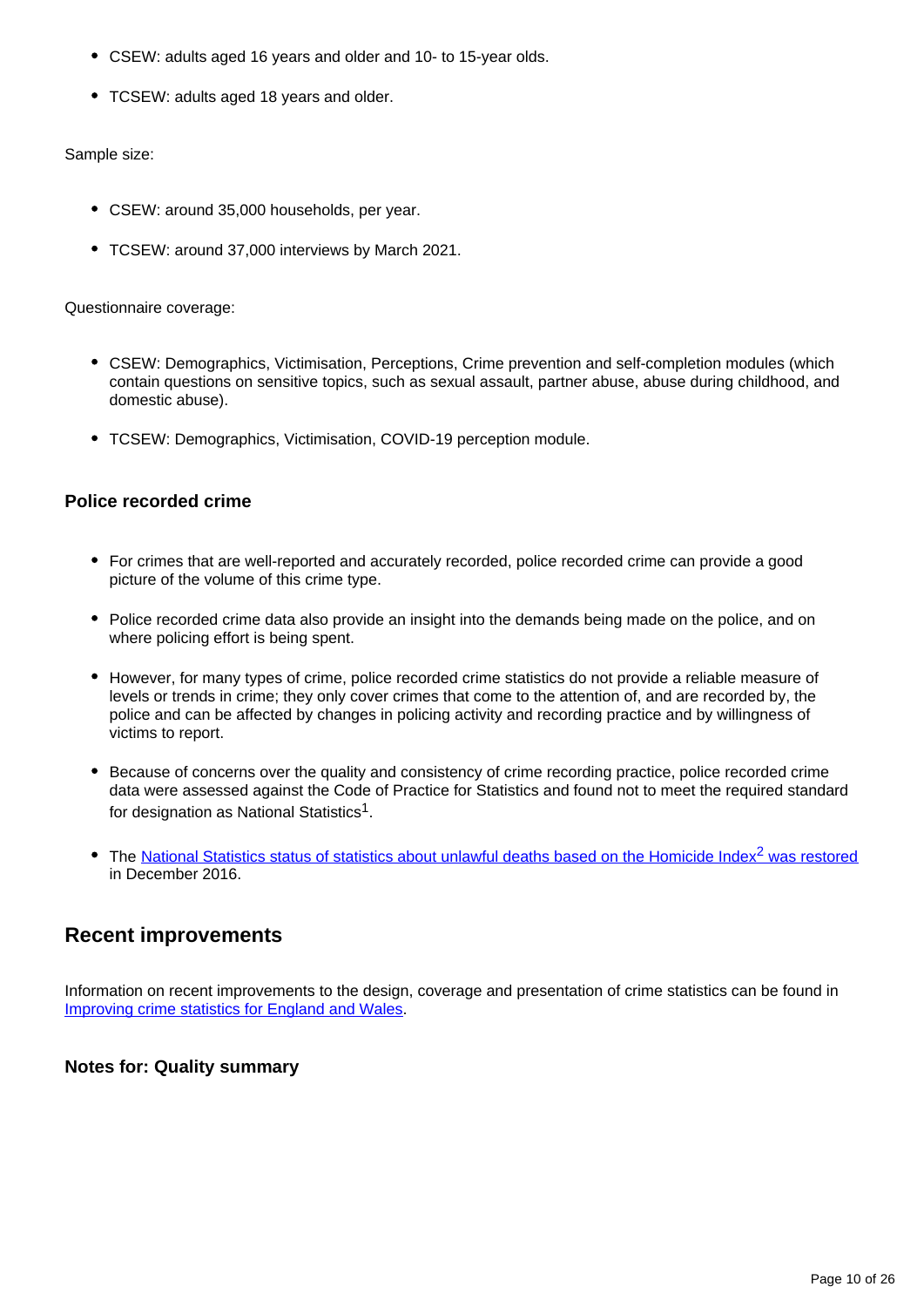- 1. The full assessment report can be found on the [UK Statistics Authority](https://www.statisticsauthority.gov.uk/) website. Data from the Crime Survey for England and Wales (CSEW) continue to be badged as National Statistics. Data from the Telephone-operated Crime Survey for England and Wales (TCSEW) are currently badged as Experimental Statistics.
- 2. Police forces supply a more detailed statistical return for each homicide (murders, manslaughters and infanticides) recorded in their force area to the Home Office than the main police recorded crime series. These returns are used to populate the Home Office database called the Homicide Index.

## <span id="page-10-0"></span>**5 . Quality characteristics of the crime data**

The quality of a statistical product can be defined as the "fitness for purpose" of that product. More specifically, it is the fitness for purpose with regard to the [European Statistical System \(ESS\)](http://ec.europa.eu/eurostat/web/ess) dimensions of quality. This section addresses these quality dimensions and other important quality characteristics, including:

- relevance
- accuracy and reliability
- timeliness and punctuality
- coherence and comparability
- accessibility and clarity

More information on the use of these dimensions to measure statistical output quality can be found in the [Guidelines for measuring statistical output quality.](https://www.ons.gov.uk/methodology/methodologytopicsandstatisticalconcepts/qualityinofficialstatistics/qualitydefined)

### **Relevance**

(The degree to which the statistical outputs meet users' needs).

### **Telephone-operated Crime Survey for England and Wales**

The combination of the crime survey data and police recorded crime generally provides good coverage of crime committed against the public, particularly for offences involving physical harm, loss or damage to property. The Telephone-operated Crime Survey for England and Wales (TCSEW) continues to provide, in combination with police recorded crime, generally good coverage of crime in the past year. However, there is no data time series available for the TCSEW. Crime Survey for England and Wales (CSEW) estimates from year ending December 1981 to year ending March 2020 continue to be available for understanding long-term crime trends.

For the crime types and population it covers, the TCSEW provides a better reflection of the true extent of crime experienced by the population resident in households in England and Wales than police recorded statistics. This is because the TCSEW includes crimes that are not reported to, or recorded by, the police. The survey is widely seen to operate as an independent check of the police figures. The public perception of the independence of the survey was further strengthened by the transfer of responsibility to us from the Home Office (HO) in April 2012. The CSEW also provides a better indicator of long-term trends than police recorded crime because it is unaffected by changes in counting rules and levels of reporting to the police or police recording practices.

The TCSEW has necessary exclusions from its main estimate of crime (for example, homicide, crimes against businesses and other organisations, and drug possession). The survey also excludes sexual offences from its main crime estimate given the sensitivities around collecting this information in a telephone interview.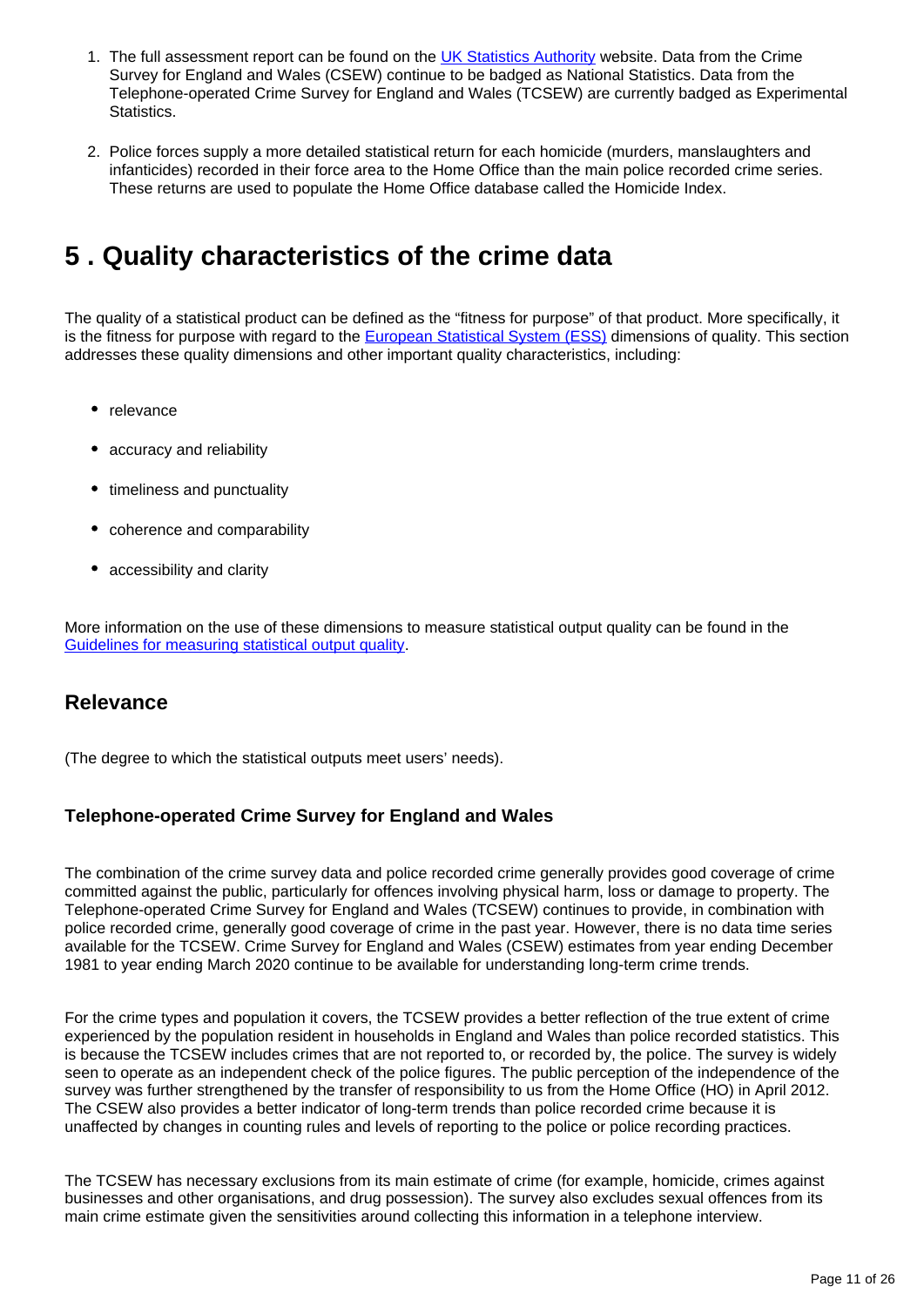The face-to-face CSEW main interview contains a self-completion element (also via a tablet computer) where adults aged 16 to 74 years are asked about their experience of domestic and sexual violence; these results are reported separately. The upper age limit for the self-completion modules was increased from 59 years to 74 years from the start of the survey year in April 2017. In 2009, the CSEW was extended to cover children aged 10 to 15 years. Because of the time constraints placed on a telephone interview (TCSEW), we were unable to include many of the survey questions that are included in the face-to-face questionnaire or the separate questionnaire for children aged 10 to 15 years old. In addition, concerns around confidentiality and respondent safeguarding limited the types of questions asked; this included those relating to domestic abuse.

The CSEW traditionally asked all adults aged 16 years and older whether they had been a victim of crime in the previous 12 months, and from this derived its main estimates of crime. The TCSEW using those respondents who had previously taken part in the survey meant that these respondents were now older. As a result, the TCSEW only covers adults aged 18 years and older with ears and older on the CSEW.

Until recently, the CSEW did not cover fraud. However, in October 2015, new questions on fraud and computer misuse were added to the survey and in July 2016 sufficient data had been collected to publish experimental data based on these new questions. These estimates were incorporated into the headline CSEW estimates as [Experimental Statistics](https://www.ons.gov.uk/methodology/methodologytopicsandstatisticalconcepts/guidetoexperimentalstatistics) in the Crime in England and Wales, year ending September 2016 bulletin, when a full year' s interview data were available.

With two full years of estimates on fraud and computer misuse available from the CSEW since September 2017, we were able to release valid year-on-year comparisons for the first time in the Crime in England and Wales, year ending September 2017 statistical bulletin. Fraud and computer misuse statistics have now been formally assessed by the Office for Statistics Regulation against the [Code of Practice for Statistics](https://code.statisticsauthority.gov.uk/) and were awarded [National Statistics](https://uksa.statisticsauthority.gov.uk/about-the-authority/uk-statistical-system/types-of-official-statistics/) status in March 2018.

The questions were previously asked of half the survey sample to test for detrimental effects on the survey as a whole and help ensure that the historical data time series was protected. From October 2017 onwards, fraud and computer misuse questions have been asked of the full survey sample. The TCSEW also contains these questions on fraud and computer misuse.

There are acknowledged methodological limitations of the TCSEW. As the survey is based on a sample not a census, there will be sampling errors in the estimates (as with any survey sample) and non-response error. Additionally, errors in the estimates may arise from a range of causes, including:

- when respondents have recalled crimes in the reference period that actually occurred outside that period ("telescoping")
- crimes that did occur in the reference period may not have been mentioned at all, either because respondents failed to recall a fairly trivial incident or, conversely, because they did not want to disclose an incident, such as a domestic violence (although in the face-to-face CSEW, the self-completion section is used for collecting answers that may be uncomfortable for a respondent to share with an interviewer)
- some respondents may have said they reported a crime to the police when they did not (a "socially desirable" response)
- some incidents reported during the interview could be miscoded ("interviewer or coder error")
- as the TCSEW was designed as a panel survey estimates may also be impacted by attrition of the sample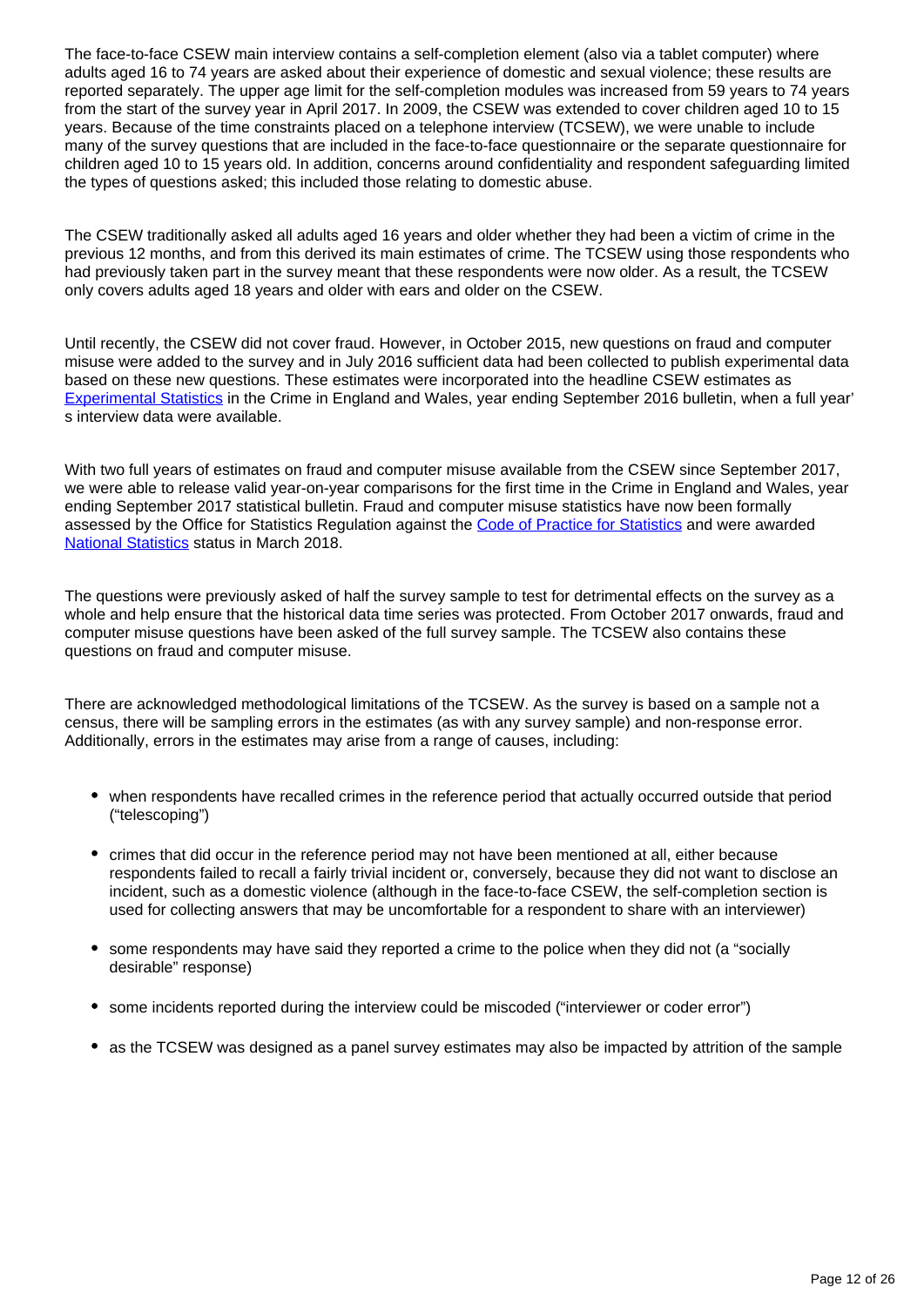#### **Police recorded crime**

Recorded crime figures are an important indicator of police workload. They can be used for local crime pattern analysis and provide a good measure of trends in well-reported and well-recorded crimes (in particular, homicide, which is not covered by the CSEW). There are some categories of crime (such as drug possession offences) where the volume of offences recorded is heavily influenced by police activities and priorities; in such cases, recorded crime figures may indicate police activity in this area rather than levels of criminality.

Unlike crime survey data, recorded crime figures do not include crimes that have not been reported to the police or incidents that the police decide not to record. It was estimated in the year ending March 2020 CSEW that around 42% of CSEW comparable crimes were reported by the public to the police, although this proportion varied considerably for individual offence types.

Recorded crime statistics are affected by changes in reporting and recording practices. Police recording practice is governed by [Home Office Counting Rules \(HOCR\)](https://www.gov.uk/government/publications/counting-rules-for-recorded-crime) and the National Crime Recording Standard (NCRS). These rules provide a national standard for the recording and classifying of notifiable offences by police forces in England and Wales.

Ongoing consultation on the formulation and development of the policy on crime recording is provided through working groups, comprising members of the Home Office (HO), Office for National Statistics (ONS), police force regional representatives and representatives of the National Police Chiefs' Council (NPCC), Her Majesty's Inspectorate of Constabulary and Fire & Rescue Services (HMICFRS) and the Crown Prosecution Service (CPS).

In January 2014, the UK Statistics Authority published its [assessment on crime statistics in England and Wales](https://uksa.statisticsauthority.gov.uk/publication/statistics-on-crime-in-england-and-wales/). It found that statistics based on police recorded crime, having been assessed against the Code of Practice for Statistics, did not meet the required standard for designation as National Statistics. However, following a further [assessment](https://www.statisticsauthority.gov.uk/publication/statistics-on-crime-in-england-and-wales-2/) in December 2016 the Board of the Statistics Authority, on the advice of the Assessment team, restored the National Statistics status of statistics about unlawful deaths based on the Homicide Index. All other recorded crime statistics remain undesignated.

### **Other sources of crime data**

The quarterly statistical bulletin also draws on data from other sources to provide a fuller picture. These include incidents of anti-social behaviour recorded by the police (which fall outside the coverage of notifiable offences), other non-notifiable crimes dealt with by the courts, like littering or parking offences (again outside the coverage of recorded crime or the CSEW), and the results of the Commercial Victimisation Survey (a nationally representative sample of business premises).

### **Accuracy and reliability**

(Accuracy is the degree of closeness between an estimate and the true value. Reliability is the closeness of the initial element value to the subsequent estimated measure).

### **Telephone-operated Crime Survey for England and Wales**

As the TCSEW was set up within a short timeframe whilst recruitment strategies were restricted, the options for the TCSEW sample design were limited. A range of sample designs were considered.

An address-based online survey (ABOS): This was rejected as previous research conducted by KANTAR Public on behalf of the Office for National Statistics (ONS) indicated that there were issues related to collecting reliable [incidence data online \(PDF, 5.81MB\).](https://www.ons.gov.uk/file?uri=/peoplepopulationandcommunity/crimeandjustice/articles/redesignofcrimesurveyforenglandandwalescsewcorequestionsforonlinecollection/2018-07-19/csewonlinereportcombined.pdf) Although these issues are not believed to be insurmountable, resolving such issues in a short frame of time was not considered possible.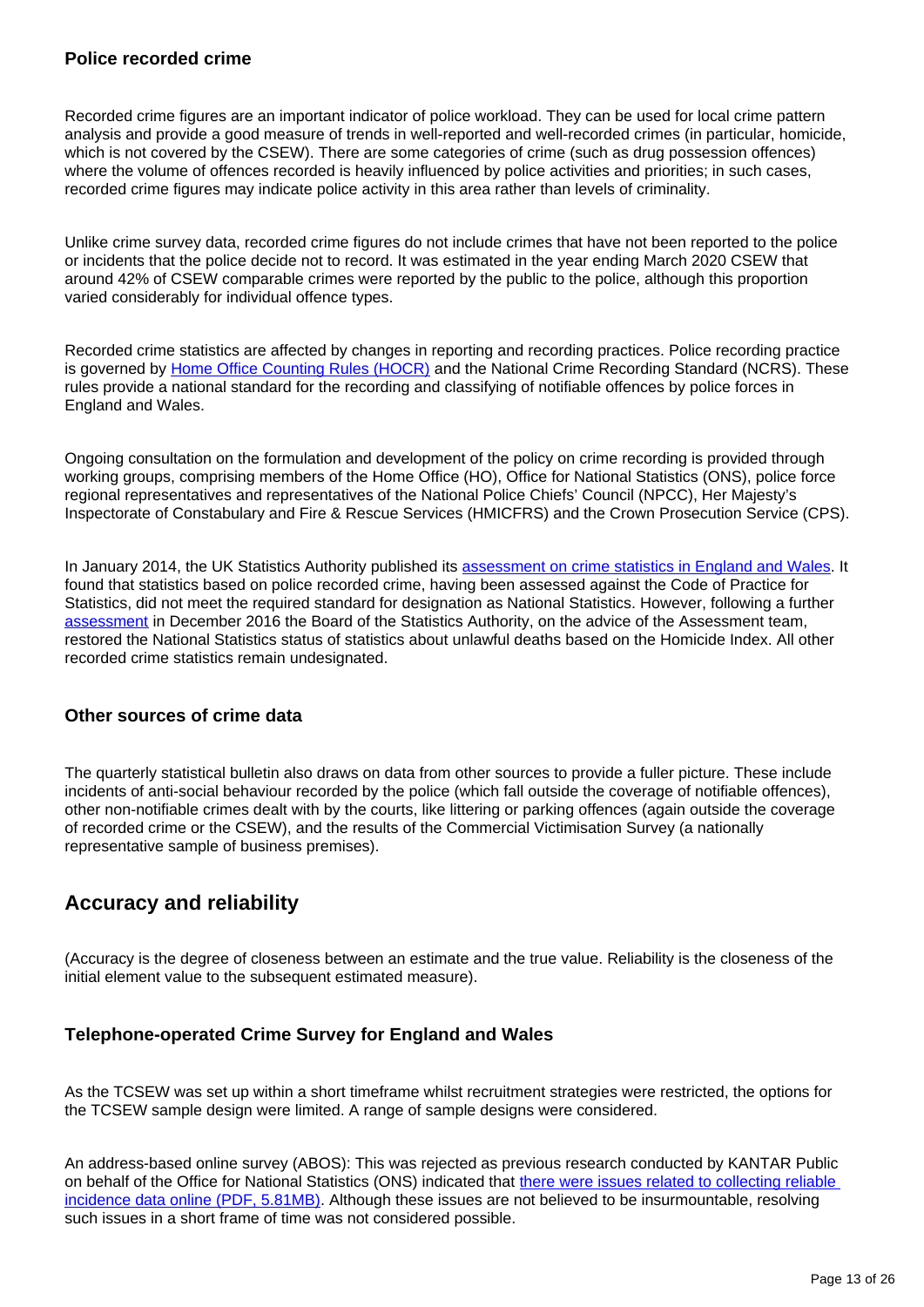A telephone survey using random digital dialling (RDD): This was rejected as the Scottish Criminal Justice Survey experimented with RDD in 2004. Analysis at the time suggested that it was unlikely that the sample achieved by [this sweep of the telephone survey would have avoided substantial bias \(PDF, 411KB\).](https://www2.gov.scot/resource/doc/47121/0020932.pdf)

Address-based Web Portal: In this process initial contact letters (derived from the Postal Address File) invite people to submit a contact number through an online portal so that they can be interviewed via telephone. This was a new approach being taken by some government surveys. Whilst this was considered a viable option, it was decided to wait and see the relative success before taking advantage of this procedure. As the current sample design is finite, we are considering moving to a design of this nature from April 2021. We are conducting feasibility studies with the contractor KANTAR Public.

Re-contact respondents who had taken part in CSEW previously: This was the design chosen and is described in greater detail.

The TCSEW sample was formed from respondents who had previously participated in the face-to-face Crime Survey for England and Wales (CSEW) between 1 May 2018 and 29 February 2020 inclusive and who had agreed to being re-contacted for research purposes.

The original response rates for the CSEW were 70% for year ending March 2019 and 64% for year ending March 2020. In the year ending March 2020, fieldwork was suspended two weeks earlier than anticipated because of the coronavirus (COVID-19) pandemic. This explains why response rates for the year to March 2020 fell slightly from the target of 70%. Nonetheless, the impact on the survey estimates for year ending March 2020 were minimal.

#### **Implications of TCSEW survey design**

A sample frame with a level of non-response built in:

The face-to-face CSEW used the Postal Address File (PAF) as its sample frame and achieved an exceptionally high overall response rate for a survey of this nature (for example, 70% in year ending March 2019). Nonetheless, even with a high response there will still be a level of non-response bias in the sample. However, [findings from census non-response link-studies \(CNRLS\) \(PDF, 3.23MB\)](http://webarchive.nationalarchives.gov.uk/20160105160709/http:/www.ons.gov.uk/ons/guide-method/method-quality/survey-methodology-bulletin/smb-73/survey-methodology-bulletin-73---spring-2015.pdf) have shown the impact of non-response bias on CSEW crime estimates to be small. This provides some confidence that the TCSEW sample frame is relatively unbiased, although it does not account for bias that may be introduced through differences in characteristics and experiences of those who agreed to be re-contacted for research purposes and those that did not. Weighting mechanisms to account for this bias are described later.

Panel design non-response and attrition:

The sample of CSEW participants who had agreed to be re-contacted produced a sample frame of approximately 40,000 telephone numbers. This was not expected to yield enough responses to provide crime estimates over an extended period of time as the conversion rate (the percentage of completed interviews from the total sample) was expected to be around 40%, after taking into account those who could not be contacted and refusals.

In order to maximise the sample available, the TCSEW was designed to operate as a panel survey, reinterviewing respondents at three-monthly intervals. In this way, an achieved monthly sample of approximately 3,200 interviews would be made possible. This slightly exceeds the CSEW, which operated on an achieved sample of around 2,900 interviews each month. Whilst this optimises the number of interviews, it will introduce additional levels of non-response because of attrition between waves.

Estimates within the [Crime in England and Wales: year ending September 2020](https://publishing.ons.gov.uk/peoplepopulationandcommunity/crimeandjustice/bulletins/crimeinenglandandwales/yearendingseptember2020) bulletin are based on Wave 1 and Wave 2 interviews up to 30 November 2020. The level of response was accurately predicted and as of 4 January 2021, the conversion rate for the survey at Wave 1 was 44% with a response rate of 58%. Wave 2 interviews commenced in September 2020 and as of 4 January 2021, the conversation rate for the survey at Wave 2 was 75% with a response rate of 85%.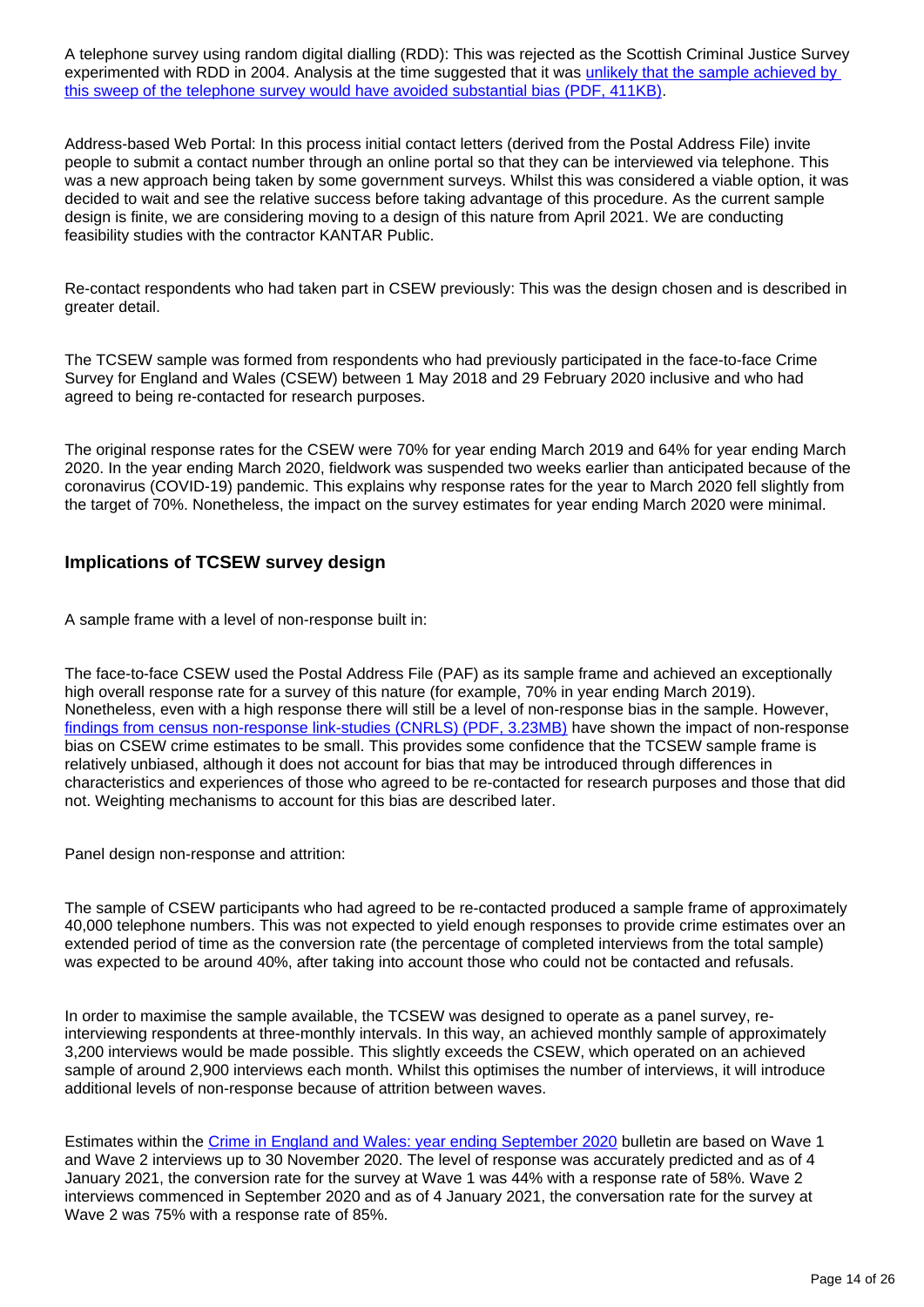Adjustment for non-response bias:

As the characteristics and experiences of the TCSEW sample frame are known, adjustments to crime estimates can be made to reduce non-response bias by calculating weights to account for this bias using information previously collected in the CSEW. These weights account for non-response bias from both those who did not want to be re-contacted following the CSEW and those who failed to take part in the TCSEW once sampled. This ensures that each TCSEW dataset is representative of the population for England and Wales.

#### Longevity:

The sample of 40,000 telephone numbers enables the TCSEW to operate (using three waves at three-monthly intervals) up to January 2021. As it is still unclear when face-to-face survey operations will be able to resume, we are evaluating various approaches that enable us to continue measuring crime under the current restraints.

[Confidence intervals](https://www.ons.gov.uk/methodology/methodologytopicsandstatisticalconcepts/uncertaintyandhowwemeasureit#confidence-interval) on the TCSEW are based on [standard errors](https://www.ons.gov.uk/methodology/methodologytopicsandstatisticalconcepts/uncertaintyandhowwemeasureit#standard-error) around estimates, which reflect the stratified and semi-clustered design of the original CSEW survey and are calculated using the SPSS Complex Samples Module. This is in addition to the set of survey weights constructed to account for non-response as described previously. Where standard errors are calculated without the complex element, a design effect of 1.2 is applied to both the confidence interval and significance testing to allow for the fact that the survey design is not a simple random sample. There is more information on CSEW methodology in the [user guides and annual technical reports](https://www.ons.gov.uk/peoplepopulationandcommunity/crimeandjustice/methodologies/crimeandjusticemethodology#user-guides) .

[Statistical significance](https://www.ons.gov.uk/methodology/methodologytopicsandstatisticalconcepts/uncertaintyandhowwemeasureit#statistical-significance) for change in CSEW or TCSEW estimates for overall crime cannot be calculated in the same way as other CSEW or TCSEW estimates. This is because there is an extra stage of sampling used in the personal crime rate (selecting the adult respondent for interview) compared with the household crime rate (where the respondent represents the whole household). Technically these are estimates from two different, though obviously highly related, surveys, one of adults and another of households. Our methodology experts have provided an approximation method to overcome this problem.

The approach involves producing population-weighted variances associated with two approximated estimates for overall crime. The first approximation is derived by apportioning household crime equally among adults within the household (in other words, converting households into adults), and second, by apportioning personal crimes to all household members (converting adults into households). The variances are calculated in the same way as for the standard household or personal crime rates (that is, taking into account the complex sample design). An average of the two estimates of the population-weighted variances is then taken. The resulting approximated variance is then used in the calculation of confidence intervals for the estimate of all TCSEW crime and in the calculation of the sampling error.

This method incorporates the effect of any covariance between household and personal crime. By taking an average of the two approximations, it also counteracts any possible effect on the estimates of differing response rates (and therefore calibration rates) by household size.

More information can be found in Chapter 7 of the User guide to crime statistics for England and Wales: [measuring crime during the coronavirus \(COVID-19\) pandemic](https://www.ons.gov.uk/peoplepopulationandcommunity/crimeandjustice/methodologies/crimeandjusticemethodology#user-guides). The methodology for significance testing in TCSEW is based on existing methods used in the face-to-face CSEW

### **Police recorded crime**

Recorded crime statistics are affected by changes in recording practices. To ensure consistency, police recording practice is governed by [HO Counting Rules \(HOCR\)](https://www.gov.uk/government/publications/counting-rules-for-recorded-crime) and the National Crime Recording Standards (NCRS). These rules provide a national standard for the recording and classifying of notifiable offences by police forces in England and Wales.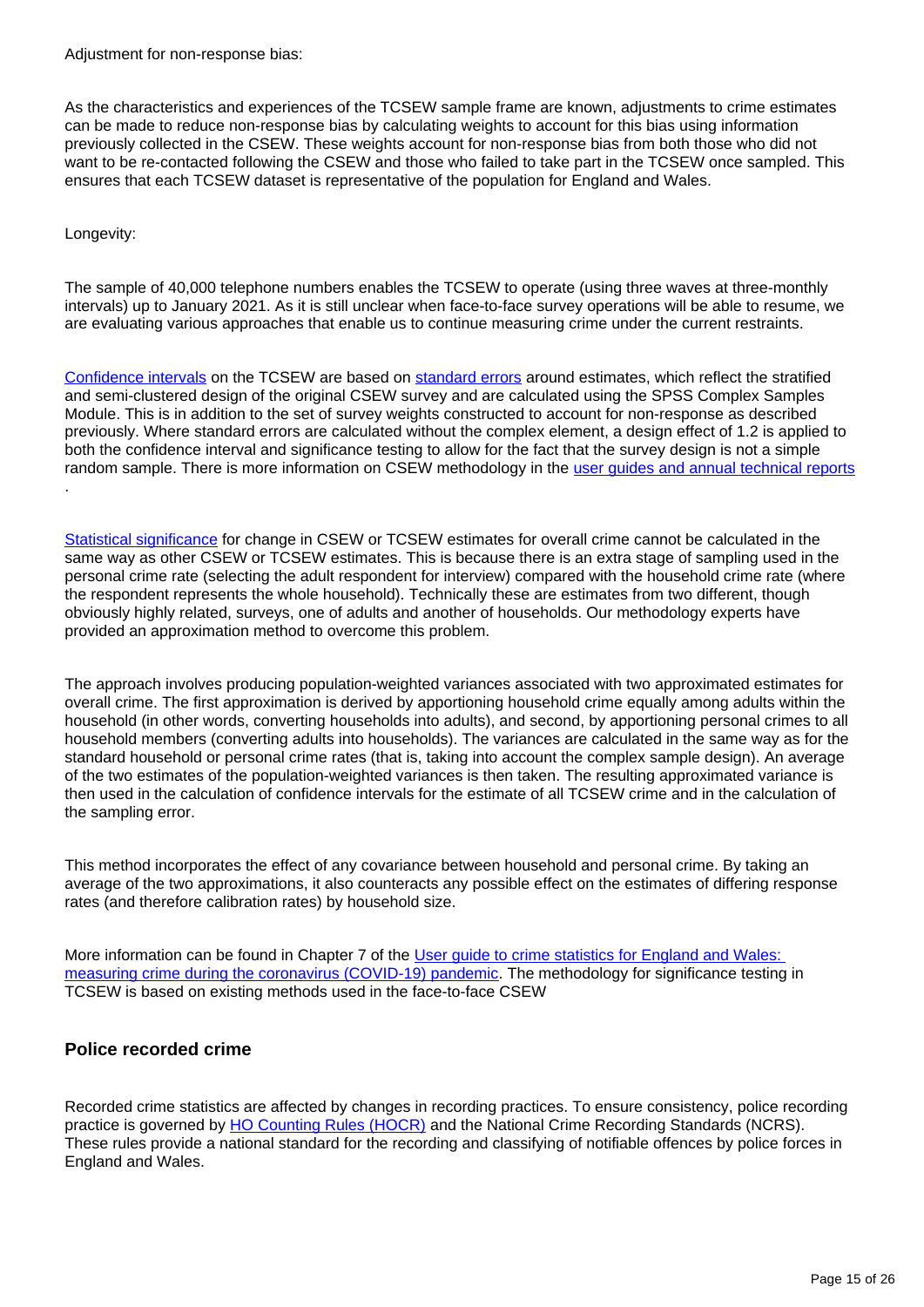There have been two major changes to the recording of crimes. In April 1998, the HOCR for recorded crime were expanded to include certain additional summary offences and counts became more victim-based (the number of victims was counted rather than the number of offences). In April 2002, the NCRS was introduced across England and Wales, and although some forces adopted important elements of the standard earlier than others, compliance with the standard has continued to improve in the years following its formal introduction. The NCRS was devised by the Association of Chief Police Officers (ACPO) in collaboration with HO statisticians. It was designed to ensure greater consistency between forces in recording crime and to take a more victim-oriented approach to crime recording.

Both these changes resulted in an increase in the number of crimes recorded. Certain offences, such as the more minor violent crimes, were more affected by these changes than others. All of these factors need to be considered when looking at the trends in recorded crime. For these reasons, statistical bulletins present trends following the introduction of recording changes in police recorded crime, from the year ending March 2003.

Police recorded crime statistics, like any administrative data, will be affected by the rules governing the recording of data, what systems are in place and operational decisions in respect of the allocation of resources. More proactive policing in a given area could lead to an increase in crimes recorded without any real change in underlying crime trends.

The UK Statistics Authority (2010) and the National Statistician (2011) have highlighted [concerns about the](https://uksa.statisticsauthority.gov.uk/publication/national-statisticians-review-of-crime-statistics-for-england-and-wales/)  [absence of periodic audits of police recorded crime data.](https://uksa.statisticsauthority.gov.uk/publication/national-statisticians-review-of-crime-statistics-for-england-and-wales/) A HMICFRS quality review in 2009 into the way police forces record the most serious violence (which at the time was part of a central government target) found some variation in recording. This was partly attributed to the lack of independent monitoring of crime records. In line with a recommendation by the National Statistician, HMICFRS carried out a review of police crime and incident reports in all forces in England and Wales during 2011.

In January 2014, the [UK Statistics Authority published its assessment of our crime statistics](https://uksa.statisticsauthority.gov.uk/publication/statistics-on-crime-in-england-and-wales/). The Authority noted "accumulating evidence that suggests the underlying data on crimes recorded by the police may not be reliable". As a result, the Authority removed the National Statistics "badge" from the recorded crime data and set out a series of essential requirements to enable re-designation as National Statistics. A project is ongoing to address these requirements, supported by a Working Group and Strategic Board, both of which contain representation from important stakeholders. An [update on the project's progress](https://www.ons.gov.uk/peoplepopulationandcommunity/crimeandjustice/methodologies/crimeandjusticemethodology) is available.

Additionally, as part of an [inquiry by the Public Administration Select Committee \(PASC\) in 2014 \(PDF, 741KB\)](http://www.publications.parliament.uk/pa/cm201314/cmselect/cmpubadm/760/760.pdf) into crime statistics, allegations of under-recording of crime by the police have been made. As part of this PASC inquiry the Chief Inspector of Constabulary, Tom Winsor, outlined how HMICFRS would be undertaking an inspection of the integrity of police recorded crime during 2014.

HMICFRS published an inspection report, [Crime-recording: making the victim count \(PDF, 1.1MB\)](http://www.justiceinspectorates.gov.uk/hmic/wp-content/uploads/crime-recording-making-the-victim-count.pdf), on 18 November 2014 based on inspections in all 43 territorial police forces.

The report highlighted that at the national level an estimated four in five (81%) offences that were brought to the attention of the police and should have been recorded as crimes, were actually recorded, with compliance for specific offence types as follows:

- burglary 89%
- robbery 86%
- criminal damage and arson  $-86%$
- $\bullet$  other offences (excluding fraud) 83%
- sexual offences 74%
- violence with or without injury  $-67%$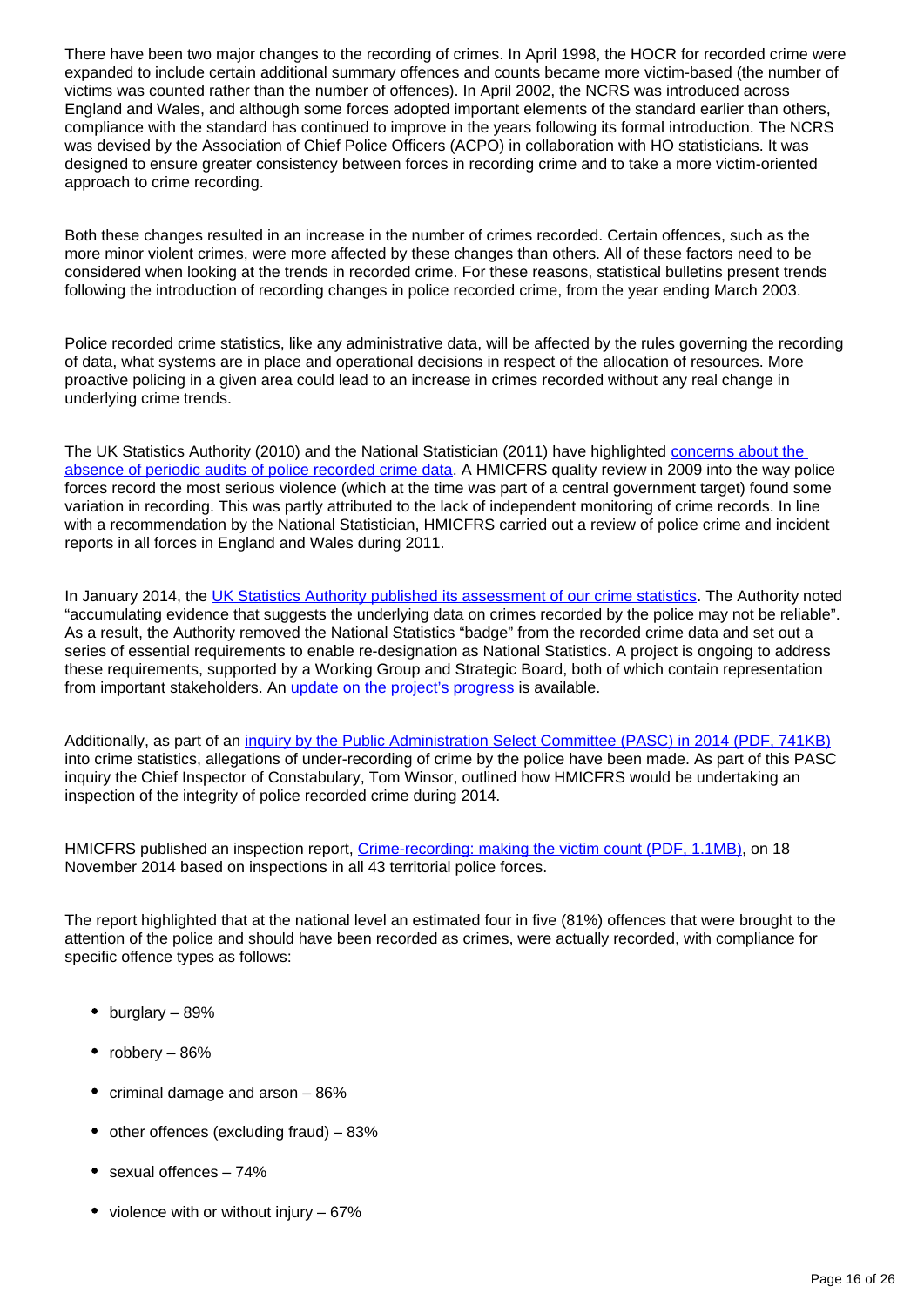Compliance varied by police force and separate [crime inspection reports](https://www.justiceinspectorates.gov.uk/hmicfrs/publications/crime-data-integrity-force-reports/) for each of the 43 police forces in England and Wales were published on 27 November 2014.

In November 2015, HMICFRS wrote to all Chief Constables advising that they would be commencing an unannounced programme of [rolling inspections of crime](https://www.justiceinspectorates.gov.uk/hmicfrs/our-work/article/crime-data-integrity/reports-rolling-programme-crime-data-integrity/) recording on an ongoing basis. Reports on these inspections are published on a rolling basis and can be found on the HMICFRS website. Whilst the reports released so far show some improvements have been made, there is still evidence of variation between police forces and need for further improvement in compliance with recording standards.

Most recently, HMICFRS have published their annual report, [State of Policing: The Annual Assessment of](https://www.justiceinspectorates.gov.uk/hmicfrs/publications/state-of-policing-the-annual-assessment-of-policing-in-england-and-wales-2018/)  [Policing in England and Wales 2018](https://www.justiceinspectorates.gov.uk/hmicfrs/publications/state-of-policing-the-annual-assessment-of-policing-in-england-and-wales-2018/). This summarises the progress of police forces to improve their recording practices, on the basis of the ongoing Crime Data Integrity programme.

We will continue to publish and provide commentary on police recorded crime data. Responses to a user engagement survey indicate that there remains substantial demand for published data on police recorded crime. There is a summary of findings from the user engagement exercise available: [Response to survey of users of](http://www.ons.gov.uk/ons/about-ons/get-involved/consultations-and-user-surveys/satisfaction-surveys/crime-statistics-survey/response-to-survey-of-users-of-police-recorded-crime-statistics.pdf)  [police recorded crime statistics \(PDF, 159KB\)](http://www.ons.gov.uk/ons/about-ons/get-involved/consultations-and-user-surveys/satisfaction-surveys/crime-statistics-survey/response-to-survey-of-users-of-police-recorded-crime-statistics.pdf).

In addition to the audits described previously, the HO carries out regular internal quality assurance of the recorded crime data. Automated monthly variation checks are carried out with error reports being returned to forces for correction, if appropriate. Prior to the publication of any crime statistics bulletin, a verification exercise is carried out with all forces. The data held on the HO database are returned to individual forces asking for confirmation that the data is in-line with what is held on their own systems. Again, forces resubmit data if required.

There is more information on the collection and collation of police recorded crime in Chapter 3 of the [User guide.](https://www.ons.gov.uk/peoplepopulationandcommunity/crimeandjustice/methodologies/userguidetocrimestatisticsforenglandandwales)

### **Revisions**

### **Crime Survey for England and Wales**

The general principle applied to the CSEW will be that when data are found to be in error, both the data and any associated analysis that we have published will be revised in line with our [revisions and corrections policy](https://www.ons.gov.uk/methodology/methodologytopicsandstatisticalconcepts/revisions).

### **Police recorded crime**

The police recorded crime figures are a by-product of a live administrative system that is continually updated with incidents that are logged as crimes and subsequently investigated. Some incidents initially recorded as crime may, on further investigation, be found not to be a crime (described as "transferred or cancelled records"). Some offences may change category, for example, from theft to robbery. The police return provisional figures to the HO on a monthly basis with any revised totals for months that have previously been supplied. The HO Statistics Unit undertake a series of validation checks of the data and query outliers with forces, who may then resubmit data.

Every three months the HO Statistics Unit takes a "snapshot" of the database, covering all crimes recorded by the police. Individual forces are sent their crime counts for the last eight quarters to quality assure. During this process, forces can update historical counts, which are sent back to the HO, who then supply final data to us for inclusion in the quarterly publication.

As a result of this quality assurance, figures for a specific period in the current publication may differ slightly from those figures corresponding to the same period reported in earlier publications, reflecting the revisions that have subsequently been made by the forces. Figures are always correct at the time of publication and any revisions tend to be small. A table of the differences in data published between the current and preceding publications can be found within the [quarterly data tables](https://www.ons.gov.uk/peoplepopulationandcommunity/crimeandjustice/datasets/crimeinenglandandwalesquarterlydatatables) alongside each quarterly publication.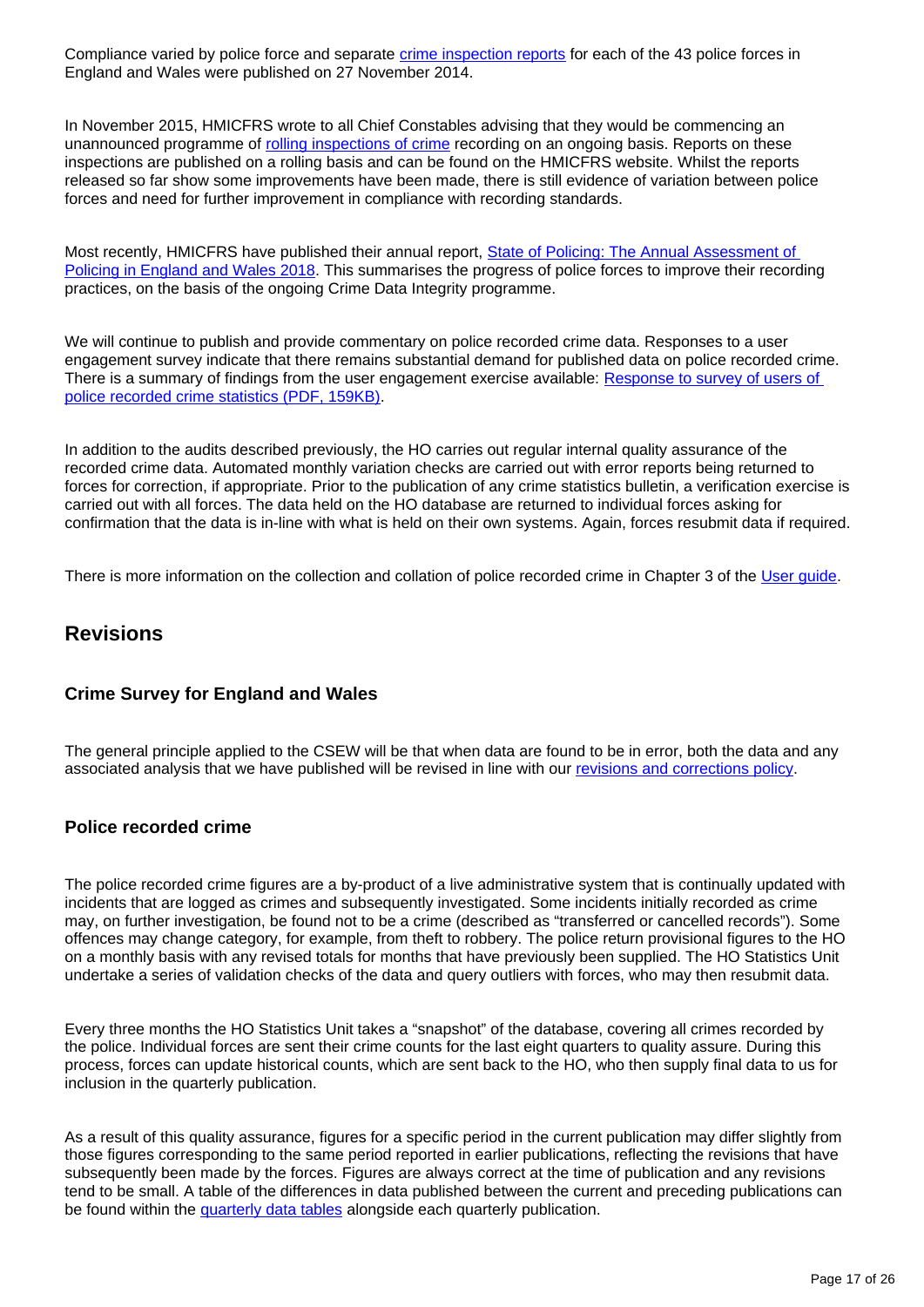### **Timeliness and punctuality**

(Timeliness refers to the lapse of time between publication and the period to which the data refer. Punctuality refers to the gap between planned and actual publication dates.)

Crime in England and Wales is published on a quarterly basis. Publication date is approximately 14 weeks after the quarter ends.

For more details on related releases, the [official statistics release calendar](https://www.gov.uk/government/statistics/announcements) is available online and provides 12 months' advance notice of release dates. In the unlikely event of a change to the pre-announced release schedule, public attention will be drawn to the change and the reasons for the change will be explained fully at the same time, as set out in the [Code of Practice for Statistics](https://code.statisticsauthority.gov.uk/). Current circumstances have required some changes in recent months, with an additional publication, Coronavirus and crime in England and Wales: August [2020](https://www.ons.gov.uk/peoplepopulationandcommunity/crimeandjustice/bulletins/coronavirusandcrimeinenglandandwales/august2020) released on 26 August 2020 and the [Crime in England and Wales: year ending June 2020](https://www.ons.gov.uk/peoplepopulationandcommunity/crimeandjustice/bulletins/crimeinenglandandwales/yearendingjune2020) release being delayed until 28 October 2020 so that additional outputs could be included.

### **Coherence and comparability**

(Coherence is the degree to which data derived from different sources or methods, but referring to the same topic, are similar. Comparability is the degree to which data can be compared over time and domain, for example, geographic level).

### **Between crime survey data and police recorded crime**

The Telephone-operated Crime Survey for England and Wales (TCSEW) provides a measure of the level of crime committed against a population resident in households in England and Wales, while police recorded crime is a measure of crimes recorded by the police. The TCSEW includes crimes that are not reported to or recorded by the police, but is limited to crimes against people resident in households and does not cover all crime types.

The TCSEW is only able to explore crime trends from June 2019 onwards as data collection began on 20 May 2020.

The face-to-face Crime Survey for England and Wales (CSEW) is a better indicator of long-term trends to year ending March 2020, for the crime types and population it covers, than police recorded crime because it is unaffected by changes in levels of reporting to the police or police recording practices. The victimisation methodology and the crime types included in the main count of crime have remained comparable since the CSEW began in 1981.

TCSEW estimates are not directly comparable with those previously published from the face-to-face CSEW. Changes reported between estimates from the year ending March 2019 CSEW and the TCSEW estimates can be made on a comparable subset of data with the following changes:

- the population of study is restricted to those aged 18 years and over
- overlapping data periods must not be used for the main estimates of crime
- incidents derived from the threat and harassment screener question must be removed from both the current and comparator years for the main estimates of crime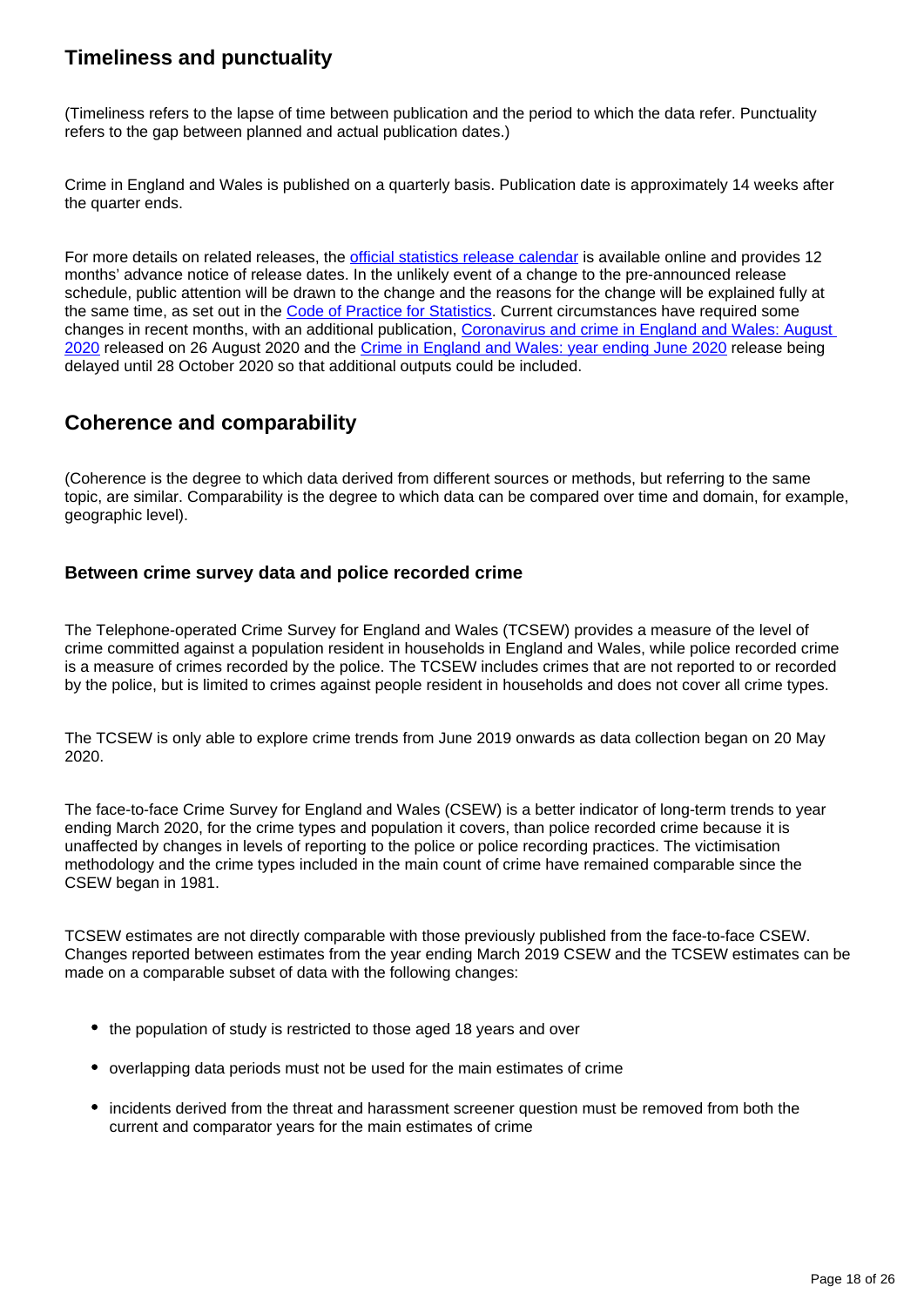The implementation of both the Home Office Counting Rules (HOCR) and the National Crime Recording Standard (NCRS) mean it is not possible to compare police recorded crime earlier than the year ending March 2003. Her Majesty's Inspectorate of Constabulary and Fire & Rescue Services (HMICFRS) inspections will provide further information on variation between individual police forces in future. [Outcomes from HMICFRC data](https://www.justiceinspectorates.gov.uk/hmicfrs/police-forces/publications/)  [integrity inspections of police forces](https://www.justiceinspectorates.gov.uk/hmicfrs/police-forces/publications/) are published.

However, by adjusting each series, comparisons can be made between the two series, which allows a better interpretation of overall crime trends. A comparable subset of crimes has been created for a set of offences that are covered by both measures. Over three-quarters of CSEW offences reported via interviews in recent years fall into categories that can be compared with crimes recorded by the police.

To aid comparability, the offence coding used in both the TCSEW and CSEW has been designed to align as closely as possible with the definition of offences in police recorded crime.

There is more information in Chapter 4 of the [User guide](https://www.ons.gov.uk/peoplepopulationandcommunity/crimeandjustice/methodologies/userguidetocrimestatisticsforenglandandwales). A methodological note Analysis of variation in crime [trends \(PDF, 175.4KB\)](http://www.ons.gov.uk/ons/guide-method/method-quality/specific/crime-statistics-methodology/methodological-note--analysis-of-variation-in-crime-trends.pdf) explored the issue of a possible divergence between the two series.

### **Between police recorded fraud (including Action Fraud) and other measures of fraud**

From April 2011, Action Fraud, the UK's national fraud and internet crime reporting centre, began to gradually take responsibility for recording fraud in all police forces areas in England and Wales, although it was not until March 2013 that responsibility was transferred from all police forces. In successive quarterly bulletins the proportion of fraud offences recorded by individual forces gradually diminished, and the proportion recorded by Action Fraud grew. The quarterly publication covering data for the year ending March 2015 (published in July 2015) was the first bulletin that includes two comparable years of recorded fraud, where all fraud was recorded by Action Fraud. Comparisons across earlier years should be made with caution, as the transition from local police forces to Action Fraud is thought to have impacted on trends.

Although Action Fraud receives reports of fraud from victims across the UK, data presented in this bulletin cover fraud offences where the victim resides in England or Wales only, based on the victim's postcode. Experimental Statistics giving a police force area breakdown of crimes recorded by Action Fraud were published for the first time in July 2016.

In the year ending June 2015 quarterly publication, for the first time the police recorded crime series additionally incorporated fraud data, at England and Wales level, from two industry bodies, Cifas and Financial Fraud Action UK (FFA UK). Data from these bodies are fed through to the National Fraud Intelligence Bureau (NFIB) alongside the data from Action Fraud; in previous quarterly bulletins these have been presented separately at UK level only.

Further details on these industry bodies can be found in Section 5.4 of the [User guide](https://www.ons.gov.uk/peoplepopulationandcommunity/crimeandjustice/methodologies/userguidetocrimestatisticsforenglandandwales).

### **Concepts and definitions**

(Concepts and definitions describe the legislation governing the output, and a description of the classifications used in the output).

The Crime in England and Wales quarterly bulletin uses a wide range of classifications.

### **Geographical**

Community safety partnerships (CSPs):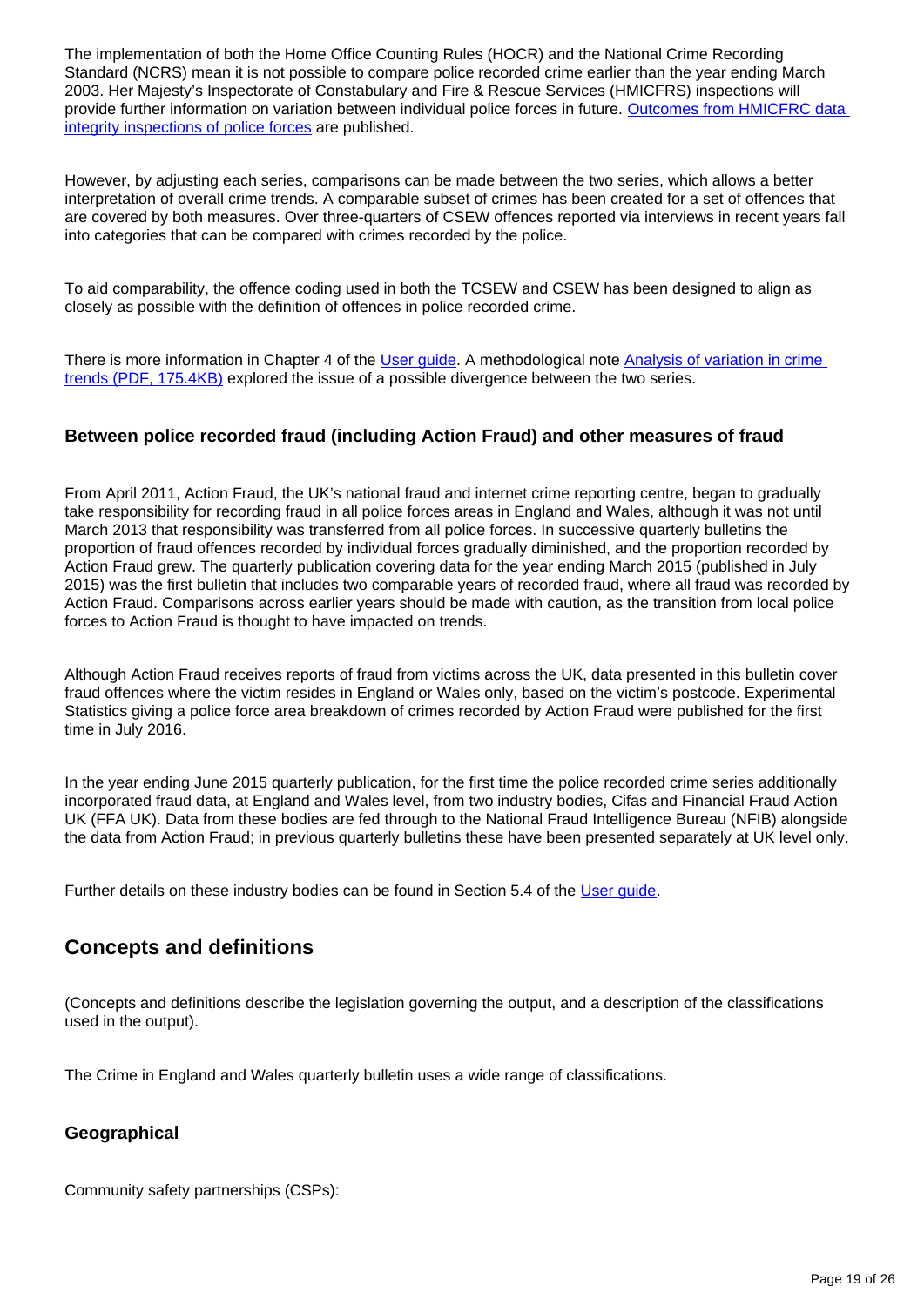In nearly all cases these have the same boundaries as (are coterminous with) local authority areas. Recorded crime figures for headline offences for each CSP are published.

Regions:

Government office regions (GORs) were established in 1994, in 1996 they became the primary classification for the presentation of regional statistics. From 1 April 2011, the areas covered are referred to as "regions" for statistical purposes.

#### **Household**

Household accommodation type:

The TCSEW uses the definition of the household's accommodation, based on the National Statistics harmonised classification, more information can be found in Section 6 of the [User guide to crime statistics for England and](https://www.ons.gov.uk/peoplepopulationandcommunity/crimeandjustice/methodologies/crimeandjusticemethodology#user-guides)  [Wales: measuring crime during the coronavirus \(COVID-19\) pandemic.](https://www.ons.gov.uk/peoplepopulationandcommunity/crimeandjustice/methodologies/crimeandjusticemethodology#user-guides)

Household reference person (HRP):

The HRP is the member of the household in whose name the accommodation is owned or rented, or is otherwise responsible for the accommodation.

Household structure:

The classification of households in the TCSEW is based on the number and combination of adults and children living within a household.

Household income:

Total household income is the combined income of all members of the household.

Tenure:

Used by the TCSEW and based on the **National Statistics harmonised classification**.

#### **Personal**

Ethnicity:

TCSEW respondents are asked to make a choice from a card to identify their ethnic background using a standard [National Statistics harmonised classification](https://www.ons.gov.uk/methodology/classificationsandstandards).

Marital status:

The TCSEW uses a classification based on the [National Statistics harmonised classification](https://www.ons.gov.uk/methodology/classificationsandstandards).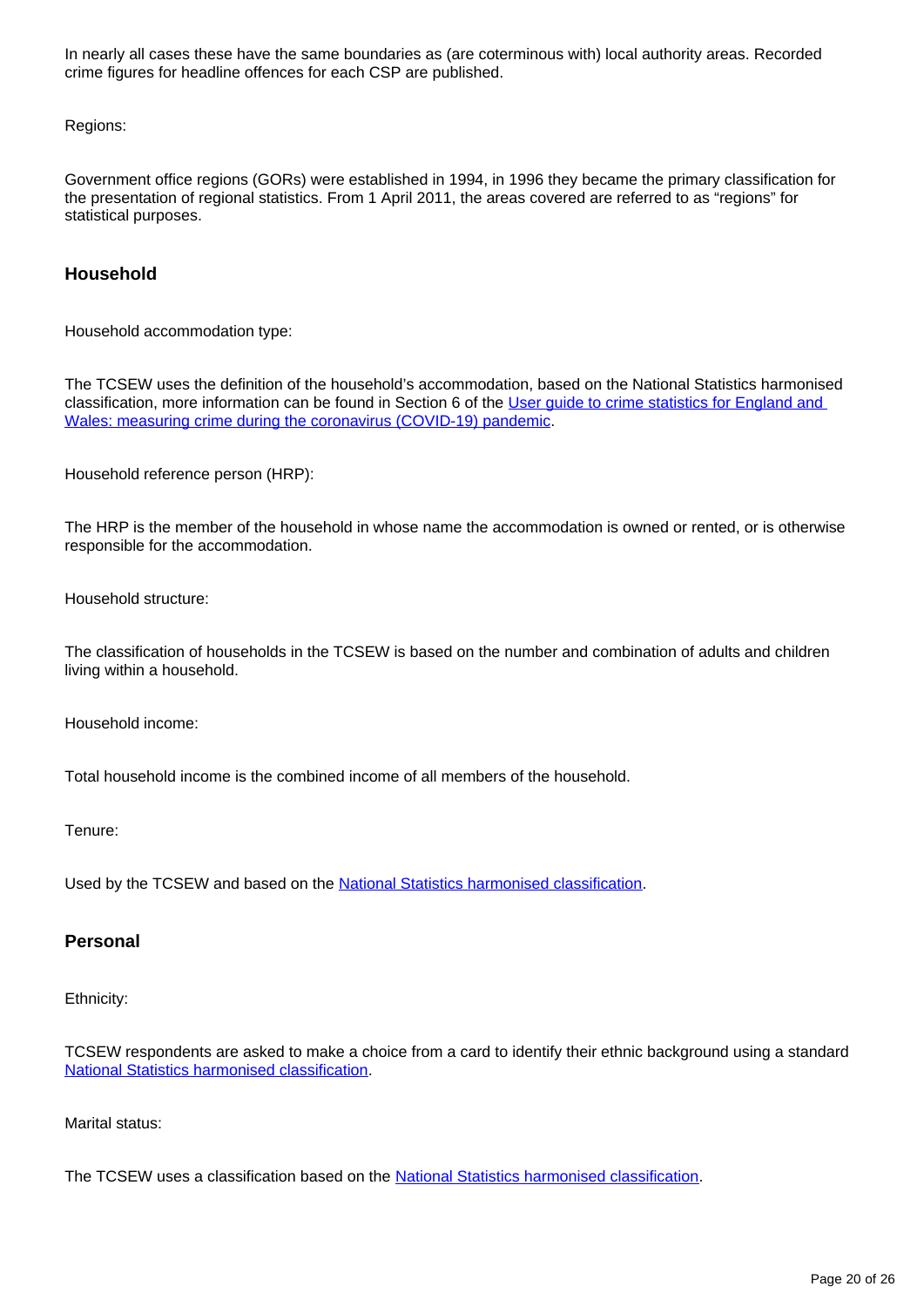Employment status:

The TCSEW uses a classification based on the [National Statistics harmonised classification](https://www.ons.gov.uk/methodology/classificationsandstandards), though provides further breakdowns for those in the "economically inactive" category.

Occupation ([National Statistics socio-economic classification \(NS-SEC\)\)](https://www.ons.gov.uk/methodology/classificationsandstandards/otherclassifications/thenationalstatisticssocioeconomicclassificationnssecrebasedonsoc2010):

An occupationally based classification, but provides coverage of the whole adult population. The NS-SEC aims to differentiate positions within labour markets and production units in terms of their typical "employment relations".

Sexual orientation:

The TCSEW uses categories for sexual orientation, which are based on the [Equality Act 2010](https://www.legislation.gov.uk/ukpga/2010/15/section/12).

Religion:

The TCSEW uses categories for religion that are based on the [National Statistics harmonised classification](https://www.ons.gov.uk/methodology/classificationsandstandards).

Disability:

The definition of disability used is consistent with the core definition of disability under the [Equality Act 2010](https://www.legislation.gov.uk/ukpga/2010/15/section/12). A person is considered to have a disability if they have a long-standing illness, disability or impairment that causes difficulty with day-to-day activities.

Chapter 6 of the User guide to crime statistics for England and Wales: measuring crime during the coronavirus [\(COVID-19\) pandemic](https://www.ons.gov.uk/peoplepopulationandcommunity/crimeandjustice/methodologies/crimeandjusticemethodology#user-guides) contains full details on the classifications used in the quarterly bulletin.

#### **Changes to recorded crime classifications**

On occasion, the structure of the classifications used to compile recorded crime may change. For example, in April 2012 the number of crime classifications reduced from 148 to 126. The [User guide](https://www.ons.gov.uk/peoplepopulationandcommunity/crimeandjustice/methodologies/userguidetocrimestatisticsforenglandandwales) has further details (Chapter 3).

### **Accessibility and clarity**

(Accessibility is the ease with which users are able to access the data, also reflecting the format in which the data are available and the availability of supporting information. Clarity refers to the quality and sufficiency of the release details, illustrations and accompanying advice.)

Our recommended format for accessible content is a combination of HTML web pages for narrative, charts and graphs, with data being provided in usable formats such as CSV and Excel. Our website also offers users the option to download the narrative in PDF format. In some instances other software may be used, or may be available on request. Available formats for content published on our website, but not produced by us, or referenced on our website but stored elsewhere, may vary. For further information, contact Nicholas Stripe via email at [crimestatistics@ons.gov.uk](mailto:crimestatistics@ons.gov.uk).

For information regarding conditions of access to data: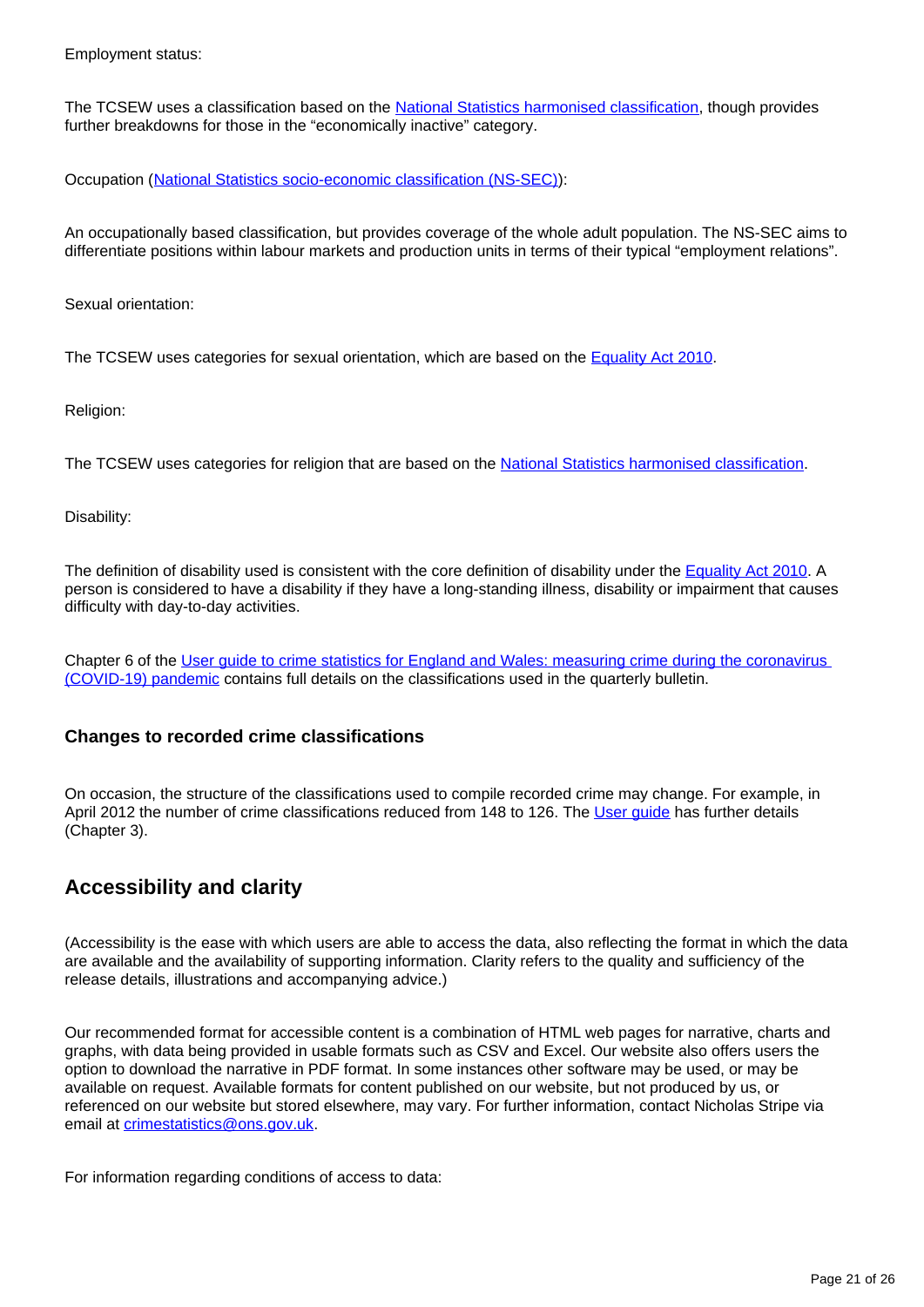- [terms and conditions \(for data on the website\)](https://www.ons.gov.uk/help/termsandconditions)
- [accessibility](https://www.ons.gov.uk/help/accessibility)

In addition to this, quality information relevant to each release is available in the Measuring the data and Strengths and limitations sections of the relevant [statistical bulletin.](https://www.ons.gov.uk/peoplepopulationandcommunity/crimeandjustice/bulletins/crimeinenglandandwales/previousReleases)

### **Why you can trust our data**

The Office for National Statistics (ONS) is the UK's national statistical institute and the largest producer of official statistics in the UK. It is the executive office of the UK Statistics Authority and is independent of ministers, reporting through the Authority to the UK Parliament and the devolved legislatures.

ONS statistics are crucial for effective debate and decision-making in government, industry, academia or by private individuals. In line with the **[Statistics and Registration Service Act 2007](https://uksa.statisticsauthority.gov.uk/about-the-authority/uk-statistical-system/legislation/key-legislative-documents/)** and the supporting Code of [Practice for Statistics](https://code.statisticsauthority.gov.uk/), the statistics we produce are designed to meet the wider public good as well as the needs of government.

The [Code of Practice for Statistics](https://code.statisticsauthority.gov.uk/) requires us to continuously improve our engagement with customers on statistical quality by ensuring customers understand the quality of our statistics and by establishing how far the quality meets their needs. Additional government security requirements and the continued concern about data assurance requires us to ensure our confidentiality commitments are met and that the security of our statistics is maintained. Establishing a climate of continuous quality improvement will also reduce cost and enhance value.

The Crime in England and Wales quarterly releases are produced in partnership with the Home Office (HO) who collate and quality assure the police recorded crime data presented in the bulletins. HO colleagues also quality assure the overall content of the bulletin.

These statistics have been produced quickly in response to developing world events. The Office for Statistics Regulation (OSR), on behalf of the UK Statistics Authority, has reviewed them against several important aspects of the [Code of Practice for Statistics](https://code.statisticsauthority.gov.uk/) and regards them as consistent with the Code's pillars of Trustworthiness, Quality and Value. Following a [rapid review](https://osr.statisticsauthority.gov.uk/correspondence/ed-humpherson-to-iain-bell-telephone-operated-crime-survey-for-england-and-wales/) the OSR also concluded that given the changes in survey methodology, they supported the ONS decision to publish crime statistics based on data from the TCSEW as Experimental Statistics.

Statistics based on police recorded crime data have been assessed against the Code of Practice for Statistics and found not to meet the required standard for designation as National Statistics. The [full assessment report](https://www.statisticsauthority.gov.uk/publication/statistics-on-crime-in-england-and-wales/) can be found on the UK Statistics Authority website. However, the National Statistics status of statistics about unlawful deaths based on the Homicide Index $2$  was restored in December 2016.

### **Notes for: Quality characteristics of the crime data**

- 1. The response rate refers to the percentage of interviews completed out of the total number of individuals who could be contacted in the sample.
- 2. Police forces supply a more detailed statistical return for each homicide (murders, manslaughters and infanticides) recorded in their force area to the Home Office than the main police recorded crime series. These returns are used to populate the Home Office database called the Homicide Index.

## <span id="page-21-0"></span>**6 . Methods used to produce the crime data**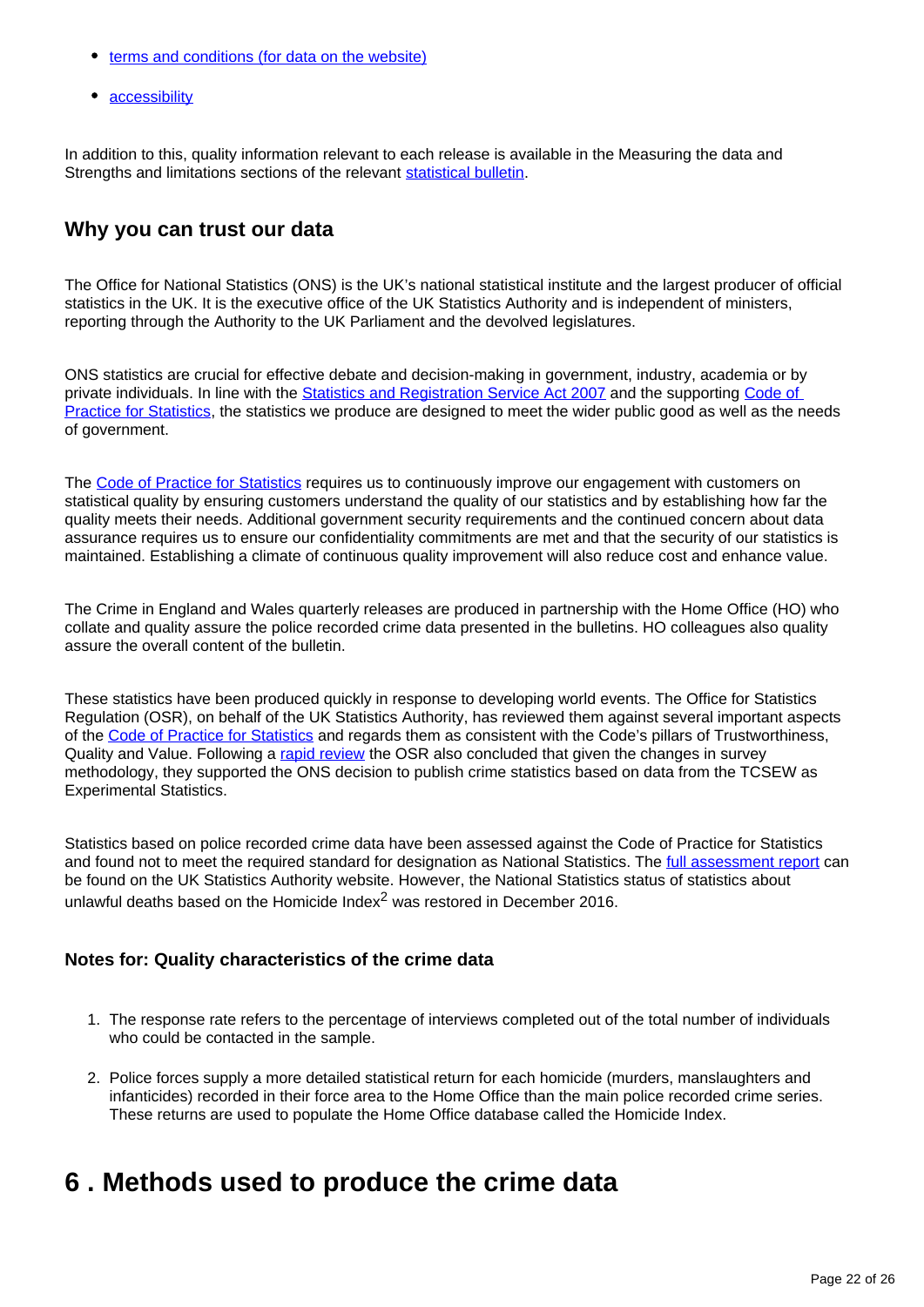### **Roles and responsibilities**

We work with the Home Office (HO) to produce crime statistics.

We are responsible for the contract management and processing of the Telephone-operated Crime Survey for England and Wales (TCSEW), as well as the compilation of results from the police recorded crime statistics. The HO Statistics Unit has responsibility for the collection and validation of the police recorded data from forces and supply the data to us for compilation and publication as official statistics.

At the time of supplying the police recorded crime data, the HO provide a document (using an agreed template) detailing all checks and quality assurance procedures that have been carried out as part of quarterly data delivery to us. The HO ensure that any corrections to the police recorded crime data made after delivery of the information are communicated as soon as possible, regardless of how minor the correction.

Once a draft bulletin has been compiled, we invite a small number of HO analyst colleagues, with expertise in the data, to quality assure the draft. This is to make sure that we have not made any mistakes in compiling the data or errors of interpretation. HO comments are considered by our production team but final editorial responsibility lies with the Office for National Statistics (ONS). Our responsible statistician will sign off the final draft before publication.

### **How we collect, process and analyse the data**

### **Telephone-operated Crime Survey for England and Wales (TCSEW)**

The TCSEW is a telephone-operated survey in which people resident in households in England and Wales are asked about their experiences of crime in the 12 months prior to the interview. The sample was formed from respondents who had previously participated in the face-to-face Crime Survey for England and Wales (CSEW) between 1 May 2018 and 29 February 2020 inclusive and who had agreed to being re-contacted for research purposes.

The face-to-face CSEW, suspended in March 2020 because of the coronavirus (COVID-19) pandemic, was first conducted in 1982 (covering crime in 1981) and ran at mostly two-year intervals until 2001, when it became a continuous survey. Although there have been changes to the survey over time, the wording of the questions used to derive headline estimates have remained unchanged. The core sample is designed to be representative of the population of households in England and Wales and people living in those households. The CSEW sample of the population is drawn from the small users' Postcode Address File (PAF), which is widely accepted as the best general population sampling frame in England and Wales.

The target sample size for the TCSEW is 3,000 interviews per month, compared with 35,000 interviews per year for the face-to-face CSEW. This was decided in order to be able to provide ongoing estimates during the coronavirus pandemic. The CSEW sample design from which the TCSEW draws its respondents from is outlined in [Survey Methodology Bulletin, Number 71: September 2012](http://www.ons.gov.uk/ons/guide-method/method-quality/survey-methodology-bulletin/smb-71/index.html).

Details of experiences of crime are recorded in a series of victim modules. The first three victim modules include detailed questions relating to each incident; the last three victim modules are shorter modules, designed to be much quicker to complete to avoid respondent fatigue during the interview.

Most incidents reported are one-off, single occurrences, but in a minority of cases respondents may have been victimised a number of times. In these cases respondents are asked whether they consider these incidents to be a "series", that is, "the same thing, done under the same circumstances and probably by the same people". Where incidents are determined to be in a series, the number of incidents is recorded, but with only one victim module being completed, based on the most recent incident.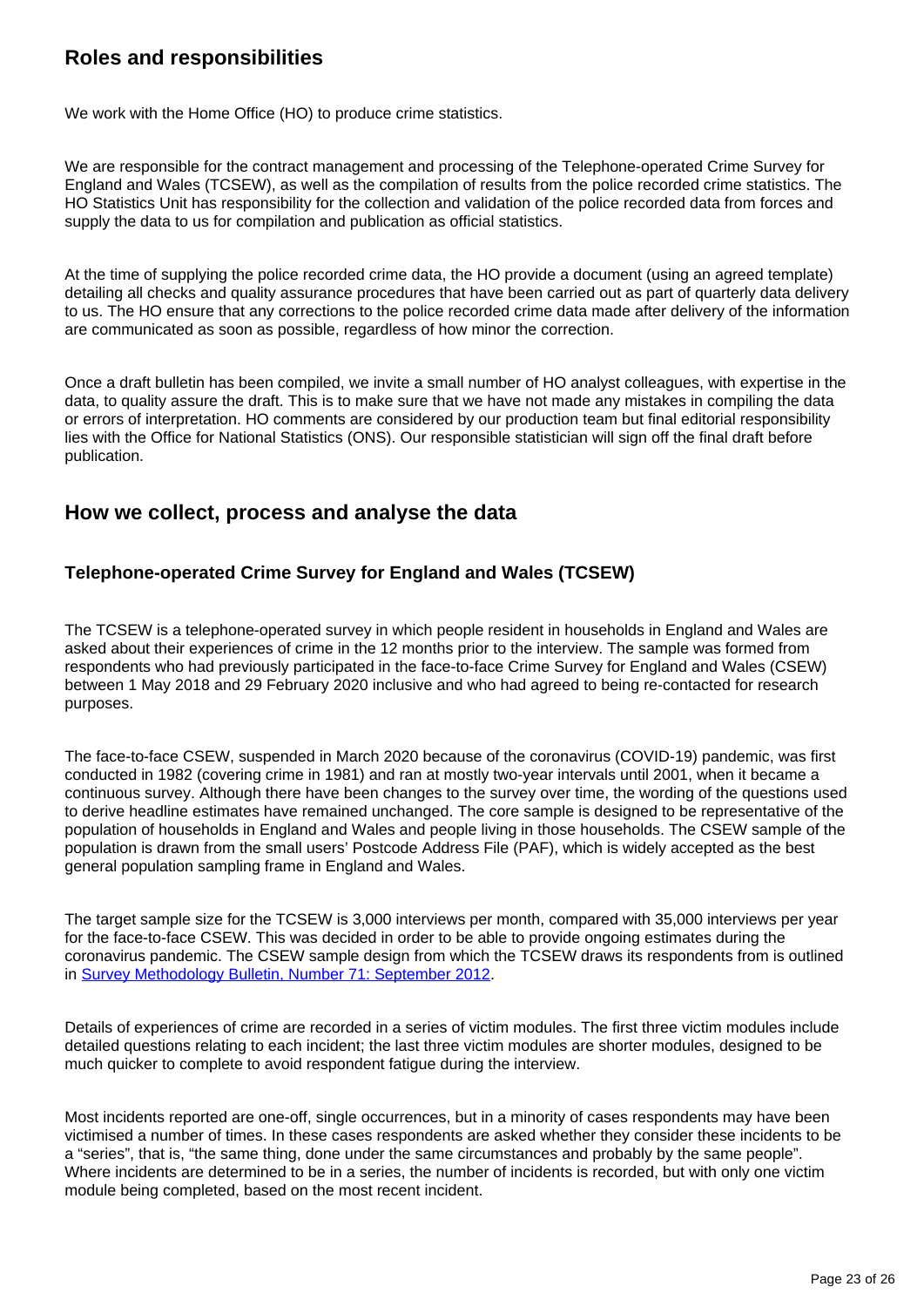Since the face-to-face CSEW began in 1981 only the first five incidents of a series were included within estimates. This was to make sure that estimates were not affected by a small number of respondents who report an extremely high number of incidents, which are highly variable between survey years. The inclusion of such victims could undermine the ability to measure trends consistently. However, where victimisation is prone to be in a series rather than an isolated incident, such as with domestic violence, this method did not adequately handle the very real occurrence of repeat victimisation.

In 2015, following criticism of this methodology, we commissioned an independent review of the methods for [addressing high-frequency repeat victimisation,](https://www.ons.gov.uk/aboutus/whatwedo/statistics/consultationsandsurveys/allconsultationsandsurveys/reviewofmethodologyforaddressinghighfrequencyrepeatvictimisationincrimesurveyforenglandandwalesestimates) launched [a public consultation](https://www.ons.gov.uk/aboutus/whatwedo/statistics/consultationsandsurveys/allconsultationsandsurveys/reviewofmethodologyforaddressinghighfrequencyrepeatvictimisationincrimesurveyforenglandandwalesestimates) and [published our findings](https://www.ons.gov.uk/peoplepopulationandcommunity/crimeandjustice/methodologies/improvingestimatesofrepeatvictimisationderivedfromthecrimesurveyforenglandandwales). As a result of this work, it was decided that we would drop the cap of 5 and move to the 98th percentile as the agreed cut-off point for repeat victimisation. This methodology was implemented from December 2018 and has also been used for TCSEW estimates.

The 98th percentile values are calculated for each crime type using three-year rolling datasets. For most crime types, the 98th percentile value is lower than 5, indicating a low level of repeat victimisation for these crimes. Where this is the case, we have not lowered the maximum number of incidents counted within a series below 5 (and thus, included numbers of incidents above the 98th percentile). The estimates for criminal damage and violence offences are the only categories to be noticeably impacted by implementing the 98th percentile methodology.

The entire CSEW data time series going back to 1981 was revised under the new methodology and first published alongside our Crime in England and Wales: Year ending September 2018 publication in January 2019. As such, data published within that release and onwards are not comparable with data contained in previous bulletins.

Further information on the methodology for repeat victimisation can be found in *Improving victimisation estimates* [derived from the Crime Survey for England and Wales](https://www.ons.gov.uk/peoplepopulationandcommunity/crimeandjustice/articles/improvingvictimisationestimatesderivedfromthecrimesurveyforenglandandwales/2019-01-24).

Based on information collected and processed from the adult and child victim modules, specially trained coders determine whether what has been reported constitutes a crime and if so, what offence code should be assigned to the crime. The full list of CSEW offence codes is shown in Appendix 2 of the User quide to crime statistics for [England and Wales](https://www.ons.gov.uk/peoplepopulationandcommunity/crimeandjustice/methodologies/userguidetocrimestatisticsforenglandandwales). The coding of TCSEW offences is the same as was for the CSEW. TCSEW crime statistics are produced from these data and presented as incidence or prevalence rates, based on weighted counts of incidents or victims.

To make sure the TCSEW sample is representative, different weightings are used. First, the raw data are weighted to compensate for unequal probabilities of selection. As all cases sampled for the TCSEW have been drawn from those who previously took part in the face-to-face CSEW, this includes the chance for each case in CSEW also being a case in the TCSEW dataset. Second, calibration weighting to known population totals is used to adjust for differential non-response. All CSEW percentages and rates presented in figures and tables are based on weighted data.

There is more information on CSEW methodology in the [User guides and annual technical reports.](https://www.ons.gov.uk/peoplepopulationandcommunity/crimeandjustice/methodologies/crimeandjusticemethodology#user-guides)

### **Police recorded crime**

Police recorded crime data are supplied to us by the Home Office (HO), who are responsible for the collation of recorded crime data supplied by the 43 territorial police forces of England and Wales, plus the British Transport Police. These data, which are supplied to the HO on a monthly basis, are then aggregated and supplied to us for final preparation and publication.

### **How we quality assure the data**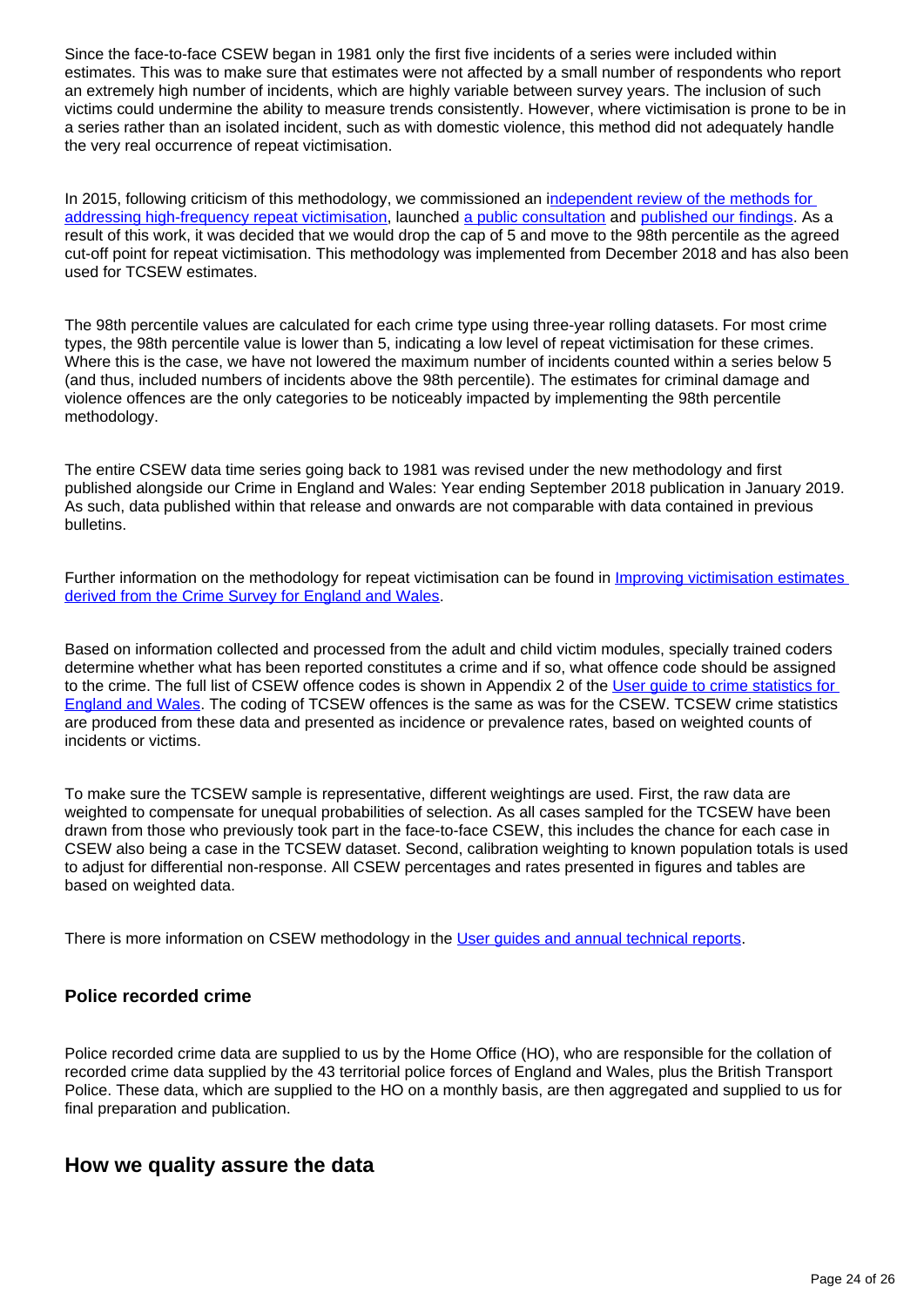### **Telephone-operated Crime Survey for England and Wales**

Several methods are used to ensure the quality of the data collection operation by both Kantar Public, the survey contractor, and the ONS.

Kantar Public, the survey contractor, has robust quality management systems in place, which are formally accredited, and are endorsed and supported at a corporate level. This is supplemented by specific working practices and protocols covering all aspects of social research practice – from scripting through to interviewing, coding of offences and data checking. More information can be found in the [annual technical reports.](https://www.ons.gov.uk/peoplepopulationandcommunity/crimeandjustice/methodologies/crimeandjusticemethodology)

The ONS also has quality management systems in place to further quality assure the data when they come to us for final preparation and publication. Any errors identified through these checks are returned to Kantar Public for validation or correction. Checks are also carried out within the team throughout the data production process before final publication.

### **Police recorded crime**

Prior to submitting data to us, the HO Police Data Collection Section (PDCS) and HO Statistics Unit carry out internal quality assurance of the recorded crime data. Any anomalies or errors identified through these checks result in a report being returned to the relevant force for validation or correction. Prior to publication of any crime statistics, verification checks are also carried out, asking individual forces for confirmation that the data accords with that held on their own systems. For more information, see Chapter 3 of the [User guide.](https://www.ons.gov.uk/peoplepopulationandcommunity/crimeandjustice/methodologies/userguidetocrimestatisticsforenglandandwales)

### **How we disseminate the data**

All crime statistics and analysis produced by the ONS from both the TCSEW and other sources are published on the ONS website under the terms of the Open Government Licence. These are based on aggregate data only and are available to the public free of charge.

Publication dates are planned in advance and pre-announced on the s[tatistics release calendar](https://www.ons.gov.uk/releasecalendar) on both the GOV. UK and ONS websites at least six to eight weeks before the agreed date.

### **How we review the data**

### **Telephone-operated Crime Survey for England and Wales**

We review the content of the TCSEW questionnaire every month. Among other things it ensures that the questions related to the coronavirus pandemic remain relevant. Relevant stakeholders are contacted for review during the process and decisions about questions are made in consultation with stakeholders. Kantar Public undertake cognitive testing on new questions to ensure the questions are answered in the way intended. Final decisions about changes to the questions are made by the ONS.

#### **Police recorded crime**

Police recorded crime data are subject to changes in police recording practices. The Home Office inform us each quarter about changes to the recording of crimes as defined in under the Home Office [Counting Rules for](https://www.gov.uk/government/publications/counting-rules-for-recorded-crime)  [Recorded Crime](https://www.gov.uk/government/publications/counting-rules-for-recorded-crime) documentation.